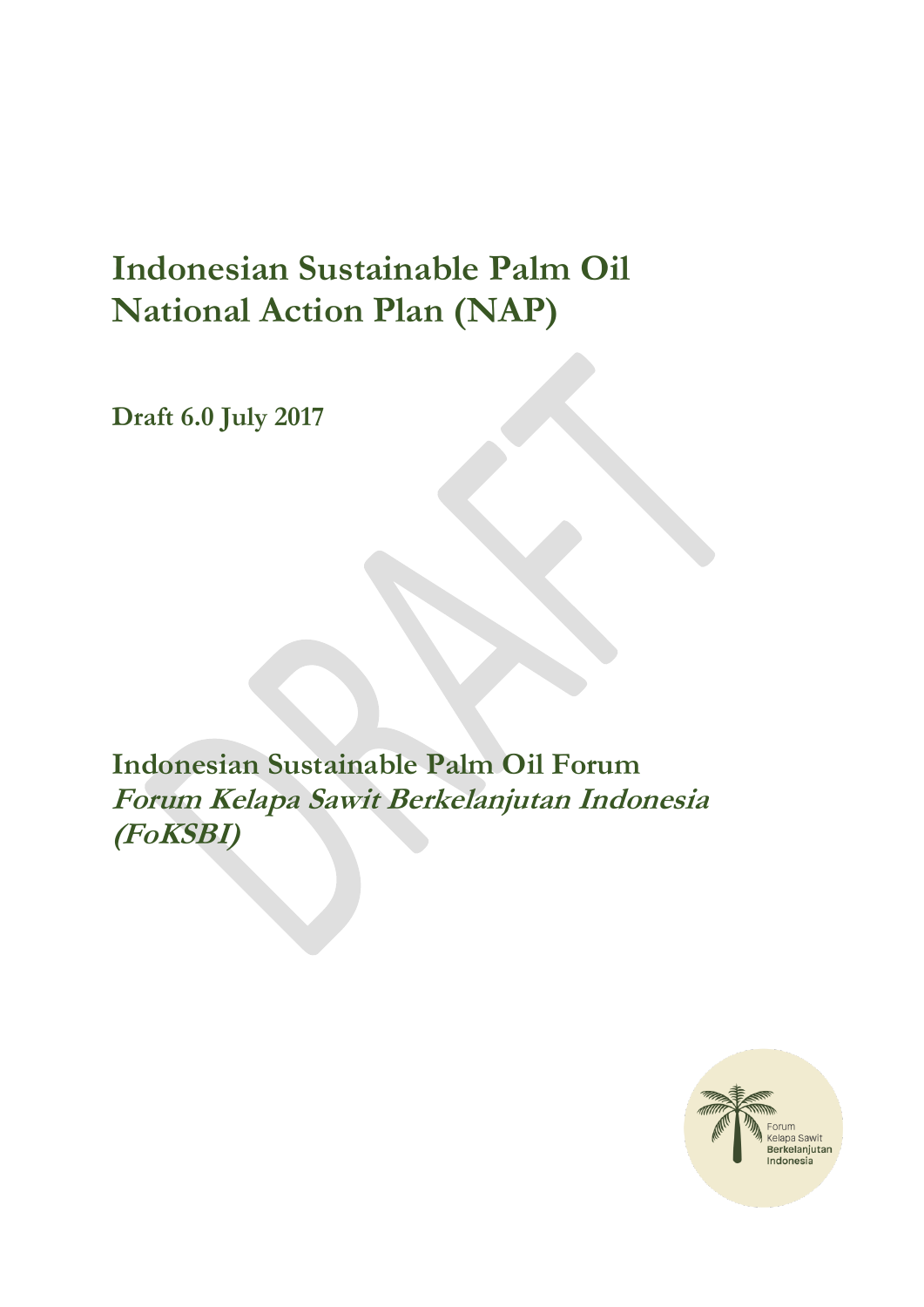# **Table of Contents**

| Forewords               |  |    |
|-------------------------|--|----|
| Acronyms                |  |    |
| Glossary                |  |    |
| Background              |  |    |
| Action Plan             |  |    |
| - Cross Cutting Issues  |  | 12 |
| - Strategic Plan        |  | 14 |
| Appendix: NAP Attendees |  | 27 |
|                         |  |    |

DISCLAIMER: The English version is a translation of the original in Indonesian for information purposes only. In case of a discrepancy, the Indonesian original will prevail. This version of the National Action Plan has not been officially endorsed by the Government of Indonesia.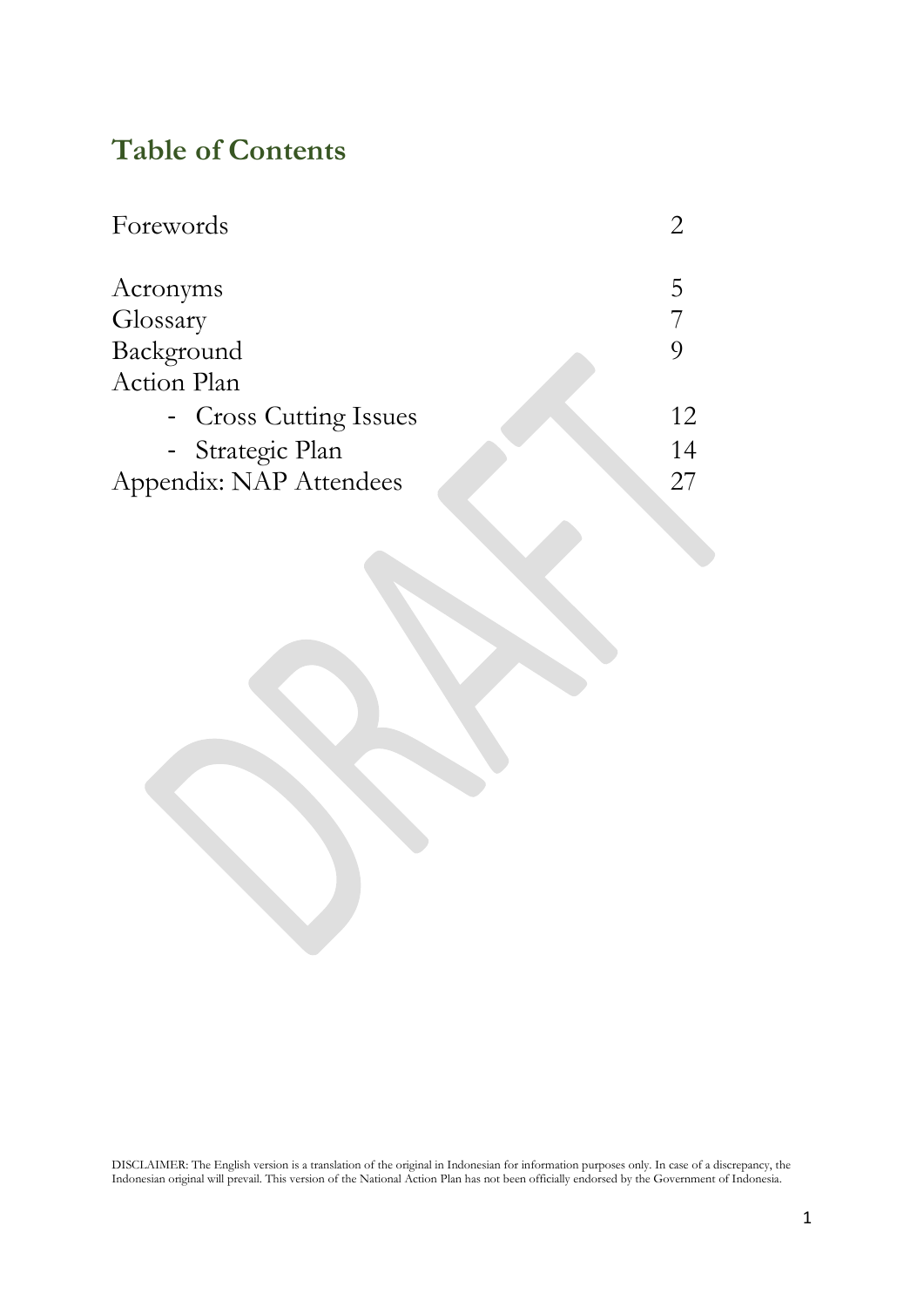### **Forewords**

Palm Oil is the foremost plantation commodity in Indonesia that has already brought significant benefits and prosperity for the nation, and for improving the regional and community village economy. Nevertheless, the palm oil industry often becomes a target both at the national and international level.

The forming of the Indonesian Sustainable Palm Oil Forum or FOKSBI demonstrates that all players: government, private sector, NGOs, business associations, and smallholder associations have the same strong determination to create a more sustainable Indonesian palm oil industry from the social, economic and environmental point of view. Evidence of the government commitment in supporting a more sustainable palm oil industry is the realization of the Ministry of Agriculture Regulation No.19/2011, that has been updated by Ministry of Agriculture Regulation No.11/2015 concerning the certification system outlined in the *Indonesia Sustainable Palm Oil* (ISPO) standard, which is currently being further strengthened to become a Presidential Regulation.

It needs to be acknowledged that continuous improvement is needed from all sides connected to sustainable palm oil development. This will need strong dedication and commitment from all stakeholders to undertake the basic changes in business practices starting from upstream to downstream. The National Action Plan (NAP) has been developed at the right time, considering that the government has a target that by the year 2020, at least 70 percent of Indonesian palm oil is to be certified sustainable.

All key stakeholder need to support the improvement efforts that are outlined here, and be actively involved to become part of the solution in managing and addressing the issues that are faced in creating sustainable palm oil. For that, we would like to offer our thanks to all parties who will be actively contributing in developing sustainable palm oil in Indonesia.

> Director General of Plantations Indonesian Ministry of Agriculture

Bambang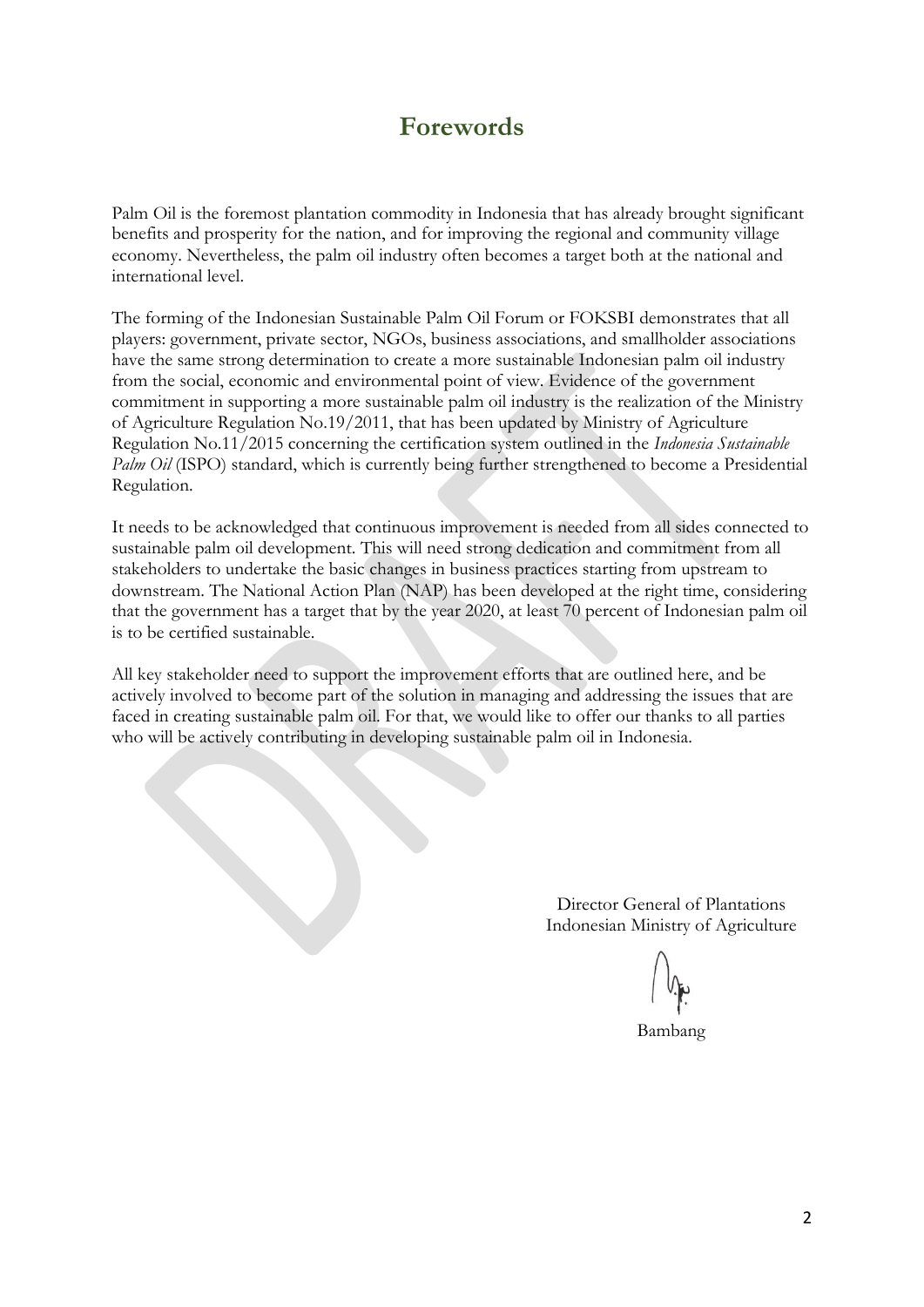# **Forewords**

As is now well known and understood, palm oil is an important global commodity that is used in a variety of applications in both the food and non-food industry. It is an extraordinary crop, and one in which Indonesia holds a competitive national advantage. In Indonesia, it is a core source of employment for many rural communities and contributes on average an estimated US\$20 billion per annum in export revenue.

It is a national sector that must be carefully managed and closely guarded for generations to come.

As the global leader of palm oil production, Indonesia has a significant role in ensuring a sustainable product for consumers around the world. In recent years, the Indonesian palm oil sector has at times received criticism from some international stakeholders regarding unsustainable and under-regulated practices in the sector. From the government side, we are listening to such commentary and are working hard to improve the sector.

This National Action Plan (NAP) is intended to be one of the initiatives that will play a role in transforming the sector, as it will support in coordinating much of the ongoing programs and initiatives focusing on developing a more sustainable palm oil sector. This is critical for us to do. This is not only to address issues concerning the environment that arise from the rapid growth of the industry, but also to ensure greater price stability and ensure the competitiveness of the commodity in the global market.

On this occasion, we welcome your inputs and comments from various parties, so that this NAP can address many of the challenges in the sector, and to meet the global demand for sustainable palm oil products. Let us harmonize our views and understanding regarding what sustainable means, and what steps and changes are needed for the Indonesian palm oil sector to reach its goals.

> Deputy Minister Food and Agriculture Coordinating Ministry for Economic Affairs

Vory dhal /y

Musdhalifah Machmud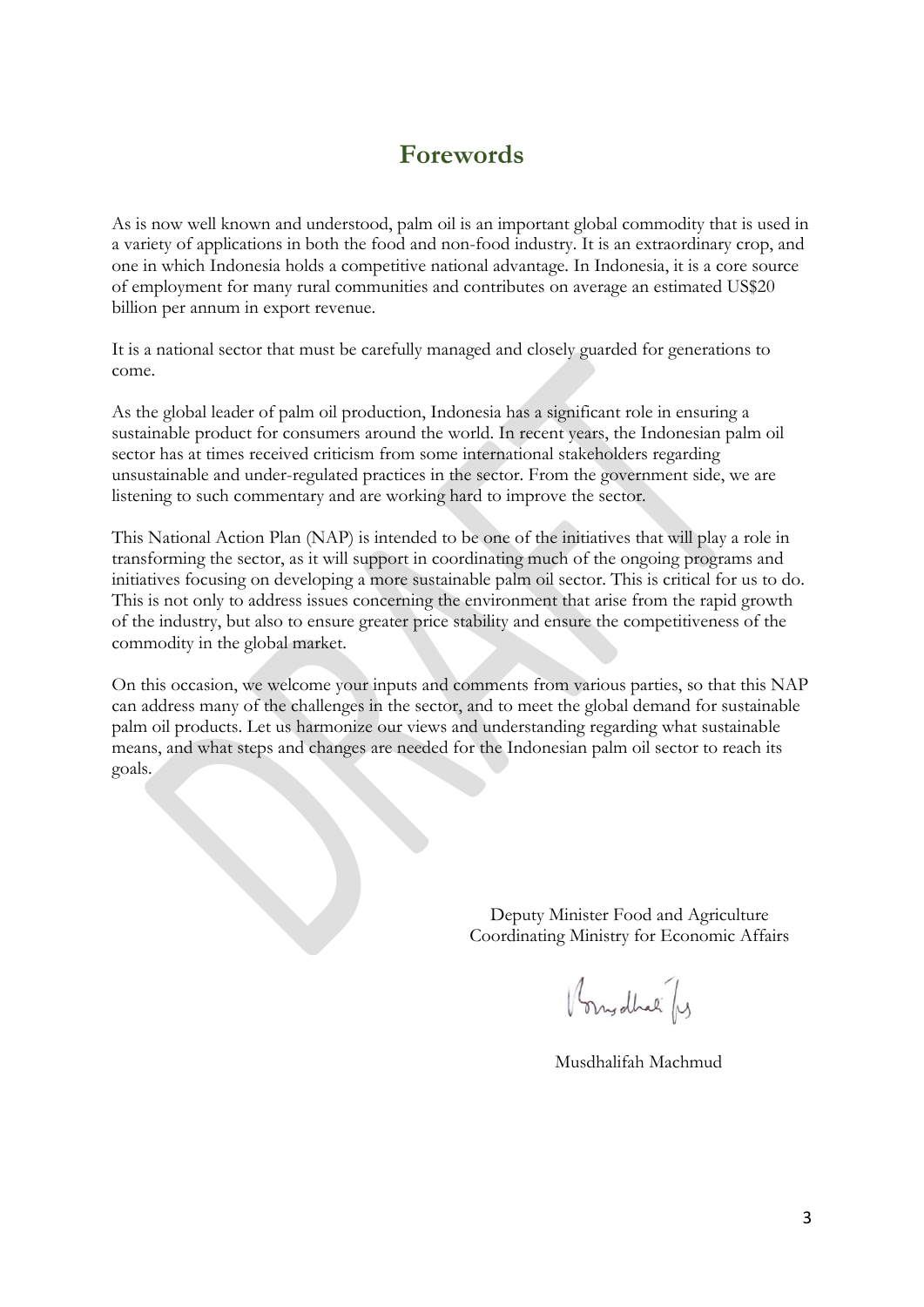## **Forewords**

Indonesia currently is the largest global producer and exporter of palm oil products in the world. The international market is giving significant attention to the Indonesian oil palm sector, particularly as it relates to the living environment and the sustainability of the industry.

Key stakeholders accept and understand the importance of protecting the sustainability of the national palm oil industry. Apart from its strategic importance in strengthening food security, creating employment and providing smallholder farmer livelihoods, the industry also supports the government's commitment in facing the challenges and issues connected with the industry such as deforestation and greenhouse gas emissions.

In order to work towards a more sustainable palm oil industry in Indonesia, a *Forum Kelapa Sawit Berkelanjutan Indonesia*, (Indonesian Forum for Sustainable Palm Oil, FoKSBI - formerly InPOP), a multi-stakeholder forum aimed at finding concrete solutions for a more sustainable palm oil industry in Indonesia via thematic activities has been established.

After months of negotiations, discussions, workshops, and a series of root cause analysis discussions, FoKSBI developed the first draft of the National Action Plan (NAP) for sustainable palm oil. The forum then began the process of consultation meetings required to gather input and insight from all stakeholders to ensure the collective ownership of the NAP.

This is a long yet critical process. Taking shortcuts at this stage, with so much to work for, and so much good to come from the industry if it takes the right path, is not a prudent option.

To further improve the process, we are opening the NAP discussion even wider now, to obtain input and recommendations, and to obtain active involvement in designing the strategic steps necessary to respond to the issues connected to the sustainable palm oil industry. Once implementation commences, the NAP will be periodically reviewed according to the needs and internal and external conditions connected with the Indonesian palm oil commodity.

We would like to thank you for the participation of all parties, in the process of planning and implementing the NAP, so that there is a strong spirit of support given so that the NAP can be finished by the end of 2017.

FoKSBI Platform Adviser

Malenry-

Rusman Heriawan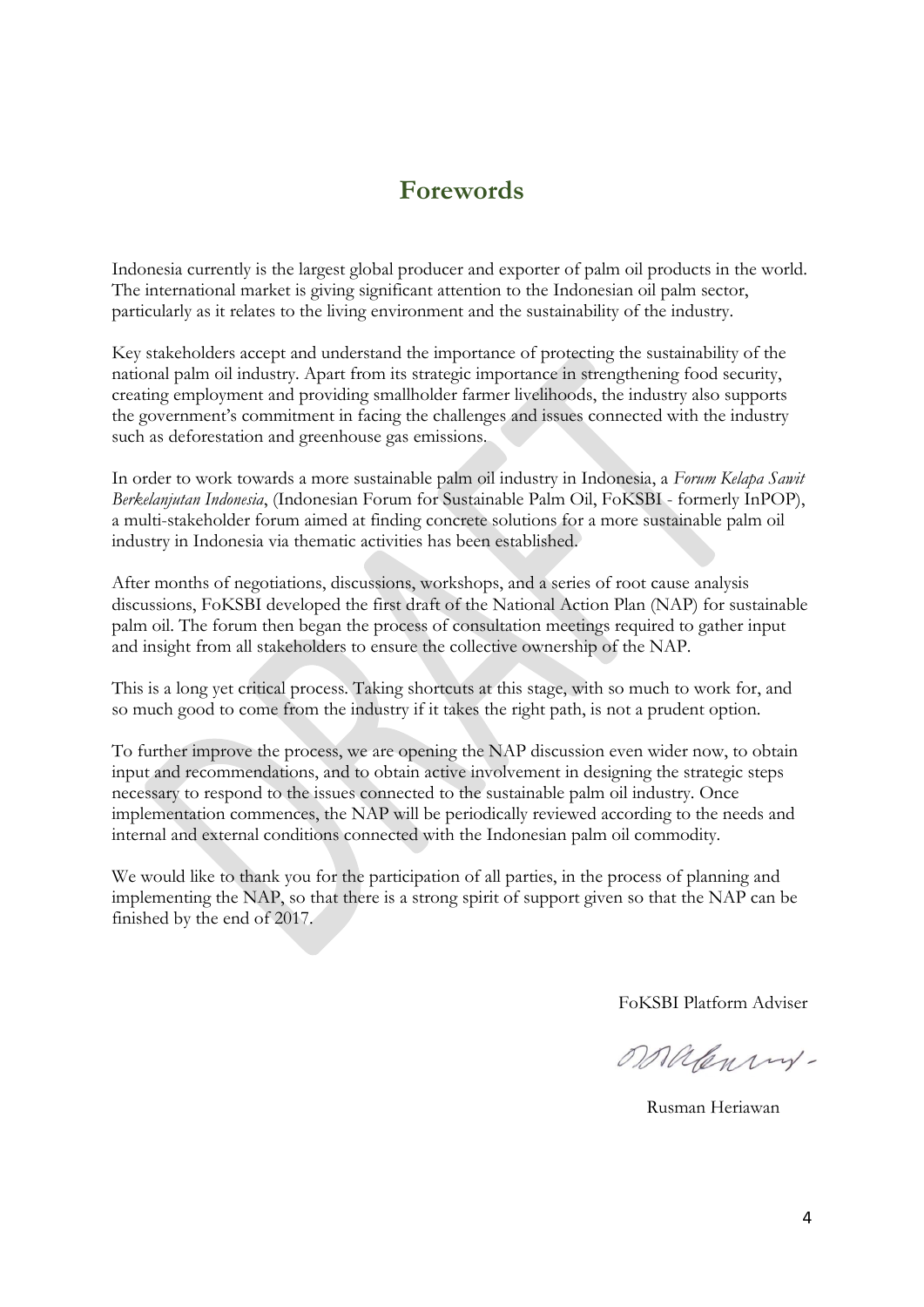### **Acronyms**

| <b>APL</b>      | License for other land uses                                      |
|-----------------|------------------------------------------------------------------|
| <b>BBPPTP</b>   | Headquarters for Plantation Seed and Plant Protection            |
| <b>BIG</b>      | Geospatial Information Agency                                    |
| <b>BKPRD</b>    | Regional Spatial Planning Coordinating Board                     |
| <b>BKPRN</b>    | National Spatial Planning Coordinating Board                     |
| <b>BMP</b>      | <b>Best Management Practices</b>                                 |
| <b>BPDKS</b>    | Palm Oil Board Fund Manager / CPO Fund                           |
| <b>BPN</b>      | National Land Agency                                             |
| <b>BPS</b>      | Central Bureau of Statistics                                     |
| <b>BSN</b>      | National Standards Agency                                        |
| <b>CPO</b>      | Crude Palm Oil                                                   |
| <b>CSR</b>      | Corporate Social Responsibility                                  |
| DirGen          | Director General                                                 |
| Ditjen          | Directorate General                                              |
| <b>FPIC</b>     | Free, Prior and Informed Consent                                 |
| G <sub>2G</sub> | Government to Government                                         |
| GAP             | Good Agricultural Practices                                      |
| <b>GAPKI</b>    | Indonesian Palm Oil Plantation Company Association               |
| <b>GHG</b>      | <b>Greenhouse Gases</b>                                          |
| <b>HCS</b>      | High Carbon Stock / Stok Karbon Tinggi                           |
| <b>HCV</b>      | High Conservation Value / Nilai Konservasi Tinggi                |
| <b>HWL</b>      | High Water Level                                                 |
| <b>HGU</b>      | Right to Use Land Licence                                        |
| IP4T            | Inventory of the Control, Ownership, Use and Utilization of Land |
| <b>ISPO</b>     | Indonesian Sustainable Palm Oil System                           |
| <b>IUP</b>      | <b>Plantation Business Permit</b>                                |
| <b>KBRI</b>     | Embassy of the Republic of Indonesia                             |
| Kemendagri      | Ministry of Internal Affairs                                     |
| Kemenhub        | Ministry of Transportation                                       |
| Kemenko -       | Coordinating Ministry for Economic Affairs                       |
| Perekonomian    |                                                                  |
| KemenLHK        | Ministry of Environment and Forests (KLHK)                       |
| Kemenlu         | Ministry of Foreign Affairs                                      |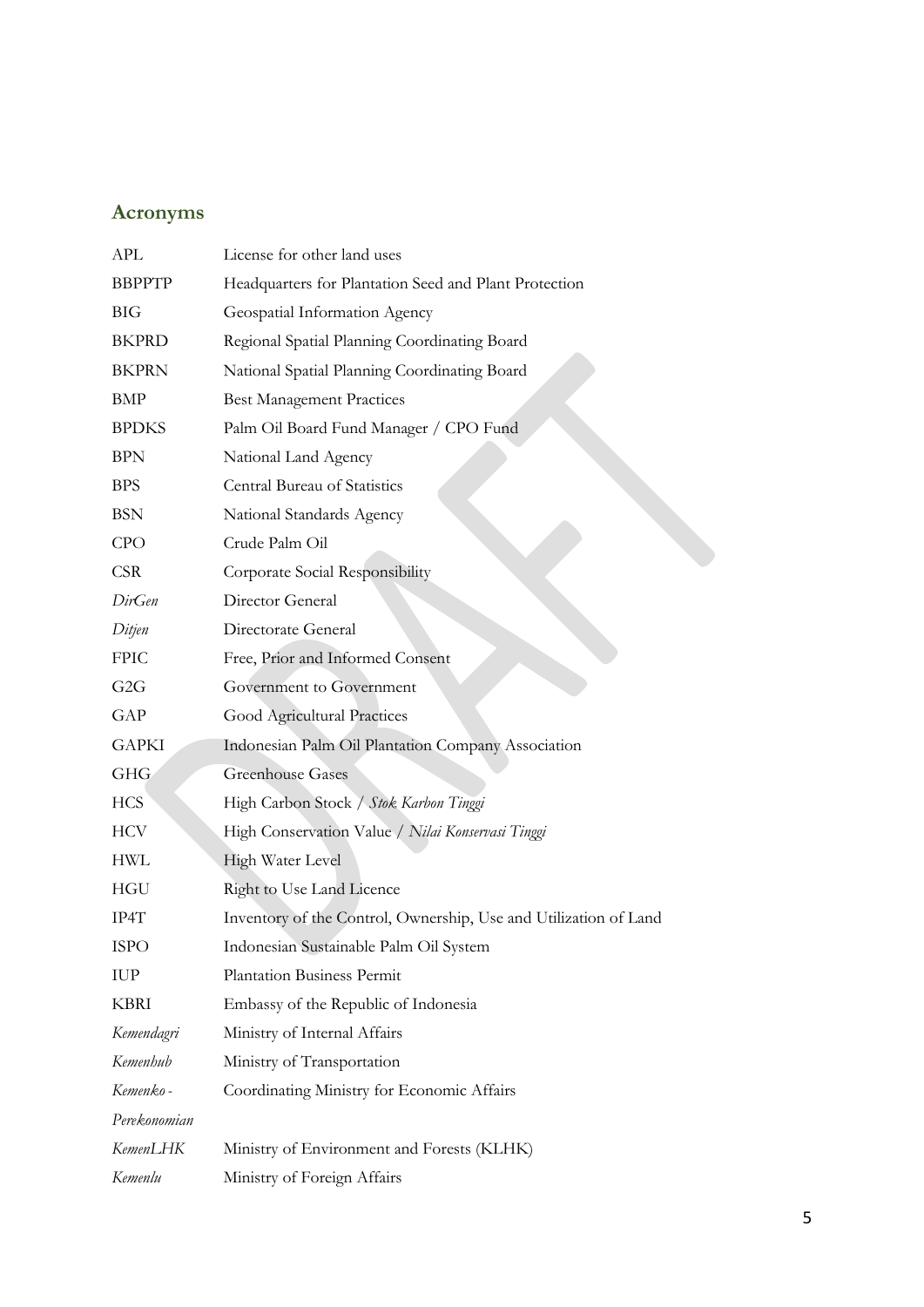| <b>KemenPU</b> | MPW Ministry of Public Works                            |
|----------------|---------------------------------------------------------|
| Kementan       | Ministry of Agriculture                                 |
| KKN            | Corruption, Collusion, Nepotism                         |
| Kopbun         | Planters Cooperative                                    |
| <b>KPDT</b>    | Ministry of Rural, Rural Development and Transmigration |
| <b>KUD</b>     | Village Cooperative Unit                                |
| LK             | Financial Institutions                                  |
| <b>MHA</b>     | Indigenous and Tribal Peoples                           |
| <b>MOU</b>     | Memorandum of Understanding                             |
| <b>NGO</b>     | Non-Governmental Organization                           |
| P & C          | Principles and Criteria                                 |
| PBN            | <b>State Plantation Company</b>                         |
| PBS            | Big Oil Companies                                       |
| Pemda          | Local Government                                        |
| Permenhut      | Regulation of the Minister of Forestry                  |
| Permentan      | Regulation of the Minister of Agriculture               |
| PKS            | Palm Oil Mill                                           |
| <b>PLTB</b>    | Clearing without burning                                |
| <b>POME</b>    | Palm Oil Mill Effluent                                  |
| PР             | Government Regulation                                   |
| <b>PPKS</b>    | Palm Oil Research Center                                |
| PPNS           | Civil servant investigators                             |
| PUP            | Permanent sample plots                                  |
| R & D          | Research and Development                                |
| <b>RPJMD</b>   | Medium Term Development Plan                            |
| <b>RTRW</b>    | Spatial Plan                                            |
| RTRWK          | Spatial Planning District                               |
| <b>RTRWP</b>   | Provincial Spatial Plan                                 |
| HR             | Human Resources                                         |
| SHM            | Land Ownership Certificate                              |
| SKT            | Certificate of Land/Freehold title                      |
| ${\it SPPL}$   | Statement of Environmental Management                   |
| <i>STDB</i>    | Certificate Letter for Cultivation                      |
| TAP MPR        | People's Consultative Assembly Decree                   |
| TBS            | Fresh Fruit Bunches                                     |
| ToT            | Training of Trainers                                    |
| BAL            | Basic Agrarian Law No. 5 of 1960 and its amendments     |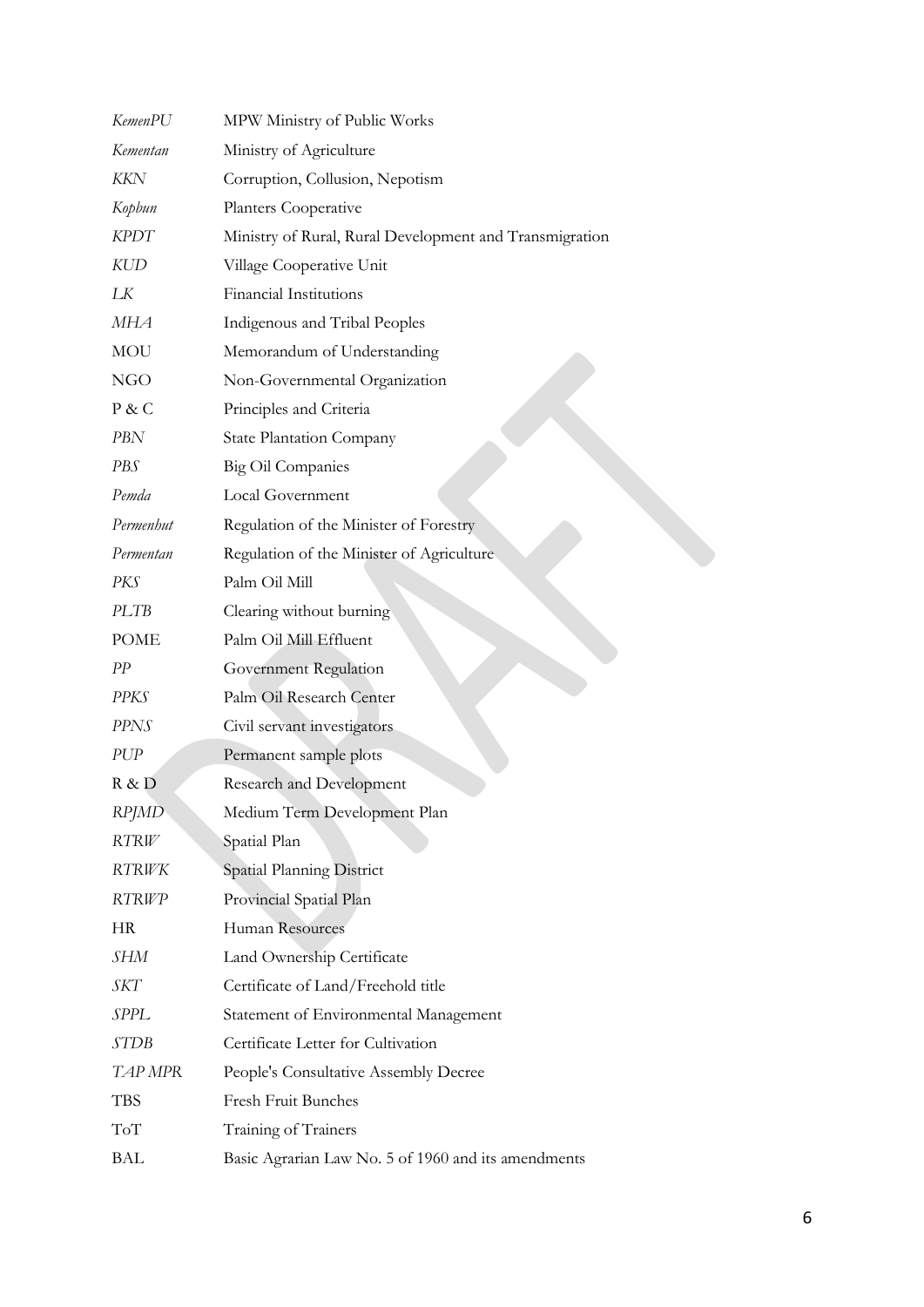## **Glossary**

| APL          | Land outside the Forest Estate designated for development/other land uses.                                                                                                                                                                                                                                       |
|--------------|------------------------------------------------------------------------------------------------------------------------------------------------------------------------------------------------------------------------------------------------------------------------------------------------------------------|
| BMP          | Methods or techniques found to be effective and practical in achieving an<br>objective while making the optimum use of a firm's resources.                                                                                                                                                                       |
| <b>BPDKS</b> | An official Body set up by the Ministry of Finance based on Presidential<br>Regulation No.61/2015 which gathers funds from the sale of CPO as a palm oil<br>export levy to be used for a variety of strategic purposes.                                                                                          |
| <b>CSR</b>   | Corporate Social Responsibility (CSR) is the responsibility of an organization for<br>the impacts of its decisions and activities on society and the environment,<br>through transparent and ethical behavior.                                                                                                   |
| <b>FPIC</b>  | Free, Prior and Informer Consent. The principle that a community has the right<br>to give or withhold its consent to proposed projects that may affect the lands<br>they customarily own, occupy or otherwise use.                                                                                               |
| GAP          | Agricultural practices that aim to improve the quality of agriculture and farming<br>results. These are based on specific standards and farming techniques, including<br>the efficient maximization of existing land in the use of natural resources,<br>alongside the minimization of risks to the environment. |
| <b>GAPKI</b> | Indonesian Association of Palm Oil Producers                                                                                                                                                                                                                                                                     |
| <b>GHG</b>   | The gases that exist in the atmosphere, which cause the greenhouse gas effect.<br>These gases arise naturally in the environment but also arise due to<br>anthropogenic activity.                                                                                                                                |
| <b>HCS</b>   | The amount of carbon and biodiversity that is stored within an area of land that<br>varies per type of vegetative cover, with the higher amount of carbon stock<br>relating to more forest cover.                                                                                                                |
| <b>HCV</b>   | High Conservation Value Areas are natural habitats, which are of outstanding<br>significance or critical importance due to their high biological, ecological, social<br>or cultural values. These areas need to be appropriately managed to maintain or<br>enhance those identified values.                      |
| HGU          | Special business use rights given to cultivate land greater than 25 hectares not for<br>land ownership, which remains controlled directly by the State but is given to<br>companies for agriculture, fisheries or farming purposes.                                                                              |
| IP4T         | The process of mapping the control, ownership and use of land based on a<br>specific geographic location.                                                                                                                                                                                                        |
| <b>ISPO</b>  | Indonesian Sustainable Palm Oil, the national mandatory sustainable palm oil<br>certification system.                                                                                                                                                                                                            |
| <b>IUP</b>   | Official written government permission license that must be obtained by a                                                                                                                                                                                                                                        |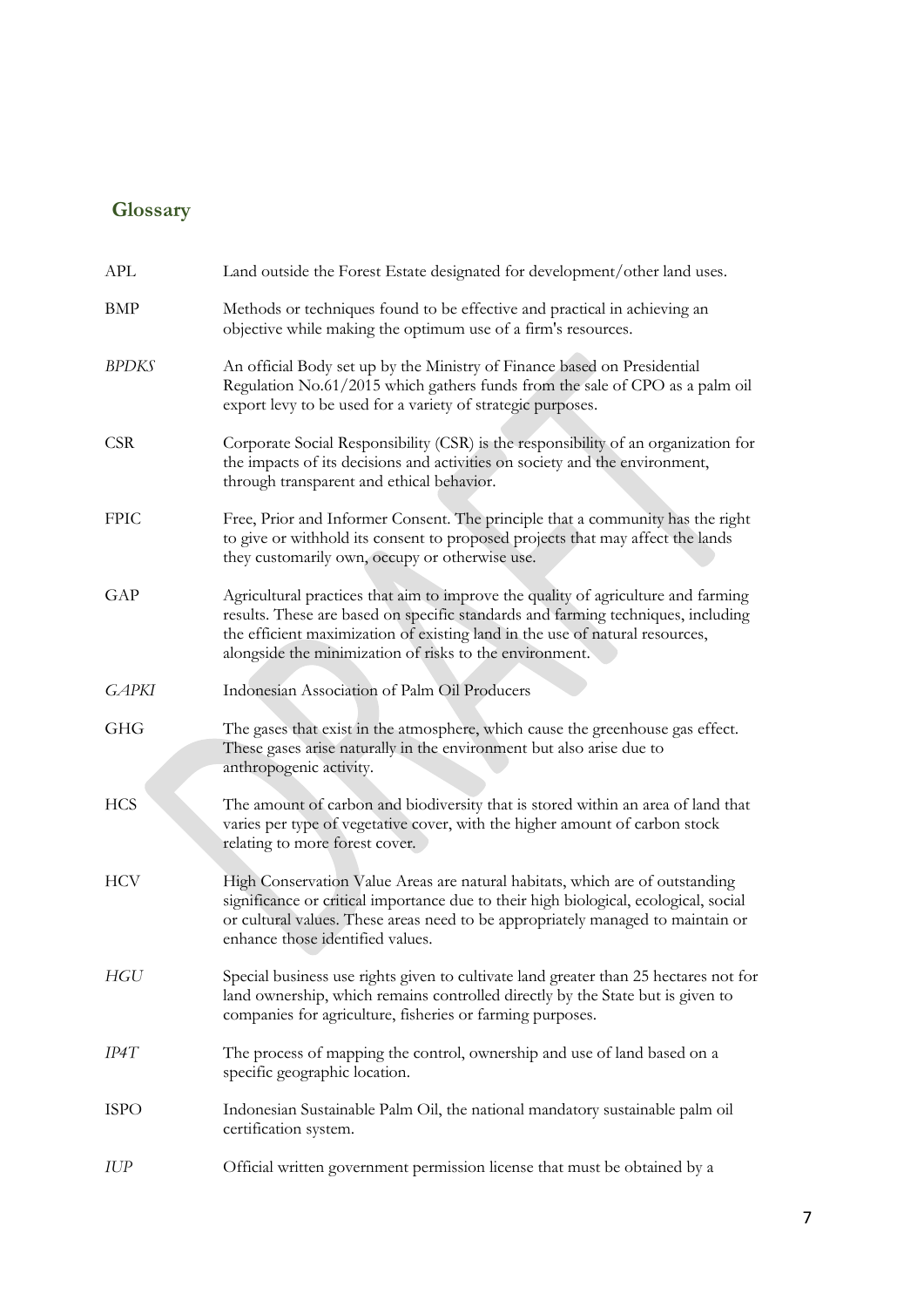company to undertake plantation cultivation.

- MHA A customary law for an individual due to their geography or ancestry.
- One Map A national government policy map that brings together data on land use and tenure into a single database.
- POME Palm oil mill effluent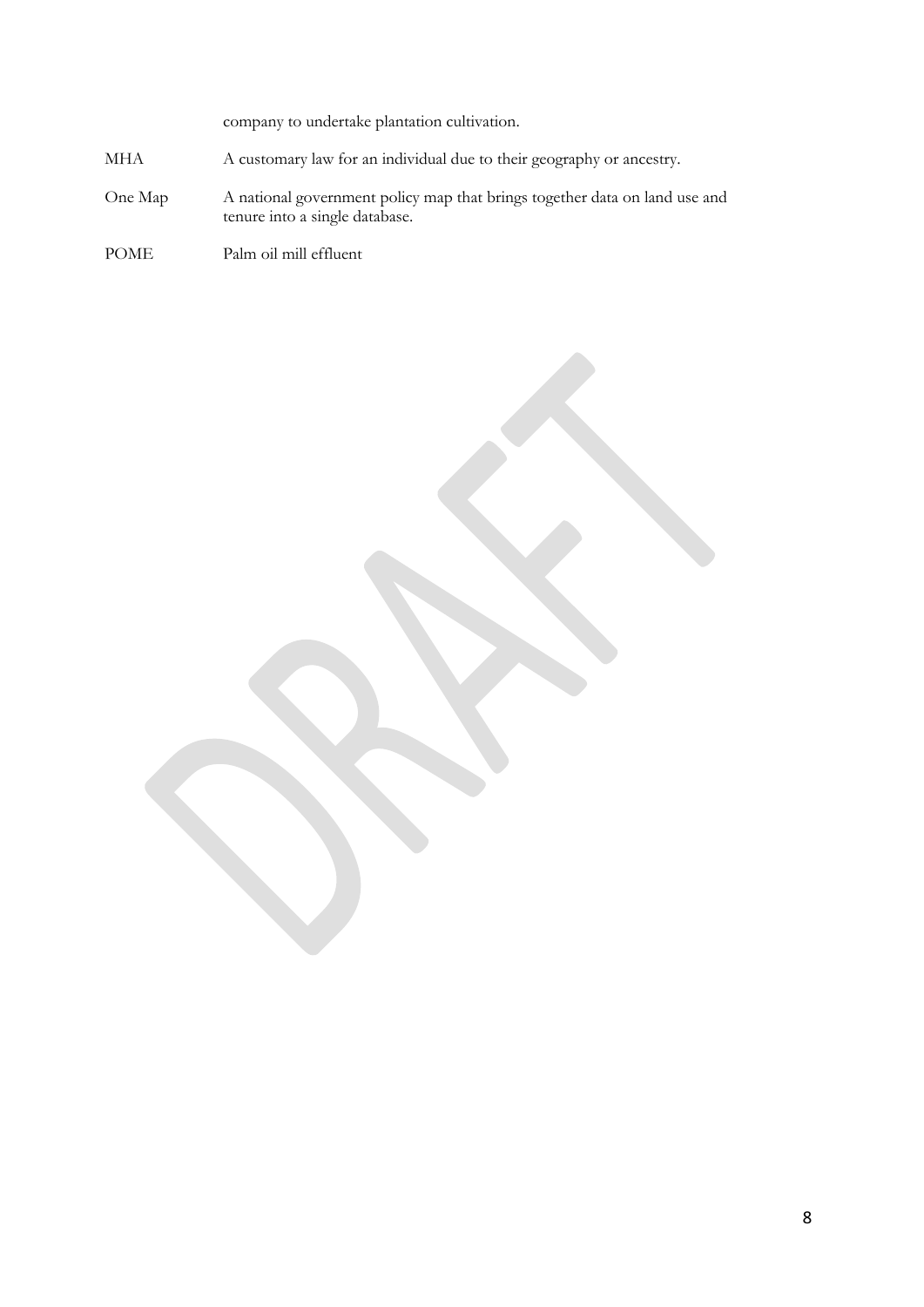### **Background**

Palm oil is a vegetable oil that plays an important global role. It is used in a variety of applications, from the food, non-food, and energy sectors. The global demand for palm oil has risen sharply because of the growing world population, the competitive price compared to other vegetable oils, and the diverse applications on offer with the oil.

For Indonesia, the palm oil industry has a distinct strategic value in supporting national development. In 2015, the commodity contributed eight percent of Gross Domestic Product, making it the third largest export earner (18.1 billion or 13.7 percent of total national exports). In the same year, the commodity generated IDR 22.27 trillion in tax; while in 2016 IDR 11.7 trillion was generated by the Crude Palm Oil (CPO) Export Tax via the Crude Palm Oil (CPO) Fund.

In many villages and rural areas in Indonesia, oil palm plantations and palm oil mills are a primary economic mover that develops an agribusiness sector from upstream to the downstream. The sector employs over 3.4 million people from plantation to mill (Department of Plantations, 2015), and so is an important source of income for communities and smallholder farmer, as well as providing a value-added product that increases national income.

Given these attributes, it is in Indonesia's national interest to ensure that the planning for the development of the oil palm sector considers the principles of sustainability. The sector has achieved much in the past and can be rightly proud of its achievements. Even so, at the same time there are some challenges to be faced that need to be addressed in an improved national strategy that ensures sustainable national palm oil development.

**"It is critical for Indonesia's national interests to anticipate the latest global palm oil industry trends. This means implementing practices in line with sustainable development goals and climate change mitigation."**

- Mr Gamal Nasir, ex-Director General Estate Crops, Ministry of Agriculture, June 2016

One of the current and future industry challenges is embedding greater commitment to sustainable practices throughout the entire sector and by all involved players. Whilst some plantations, mills and smallholders demonstrate sustainable business approaches in terms of people, planet, and profit (3Ps), other industry players are unaware of the imperative. Or in the case of many smallholders, not yet capable of rapidly implementing wholesale changes relating to best practices to their current business approach on their own. The importance of developing the sustainable palm oil industry is also mandated in the RoadMap of the Director General of Plantations of the Ministry of Agriculture 2015-2019.

As part of balancing economic and environmental goals, the Government has designed a certification system for palm oil called the Indonesian Sustainable Palm Oil Certification System (ISPO), outlined in the Ministry of Agriculture Regulation No.11/2015.

There are also several government and other key stakeholder initiatives focusing on developing a more sustainable palm oil sector, including programmes on land mapping; guiding smallholders on good agricultural practices; efforts at peatland protection; reducing forest fires and improving land governance related to biodiversity and high conservation value areas within plantation landscapes.

To address these challenges will require an increase in the commitment and coordination between government and stakeholders in achieving a sustainable palm oil sector, and it is for this reason a structured measured plan has been developed in the form of a National Action Plan (NAP). This NAP will become a reference for all key stakeholders in implementing the development of sustainable palm oil.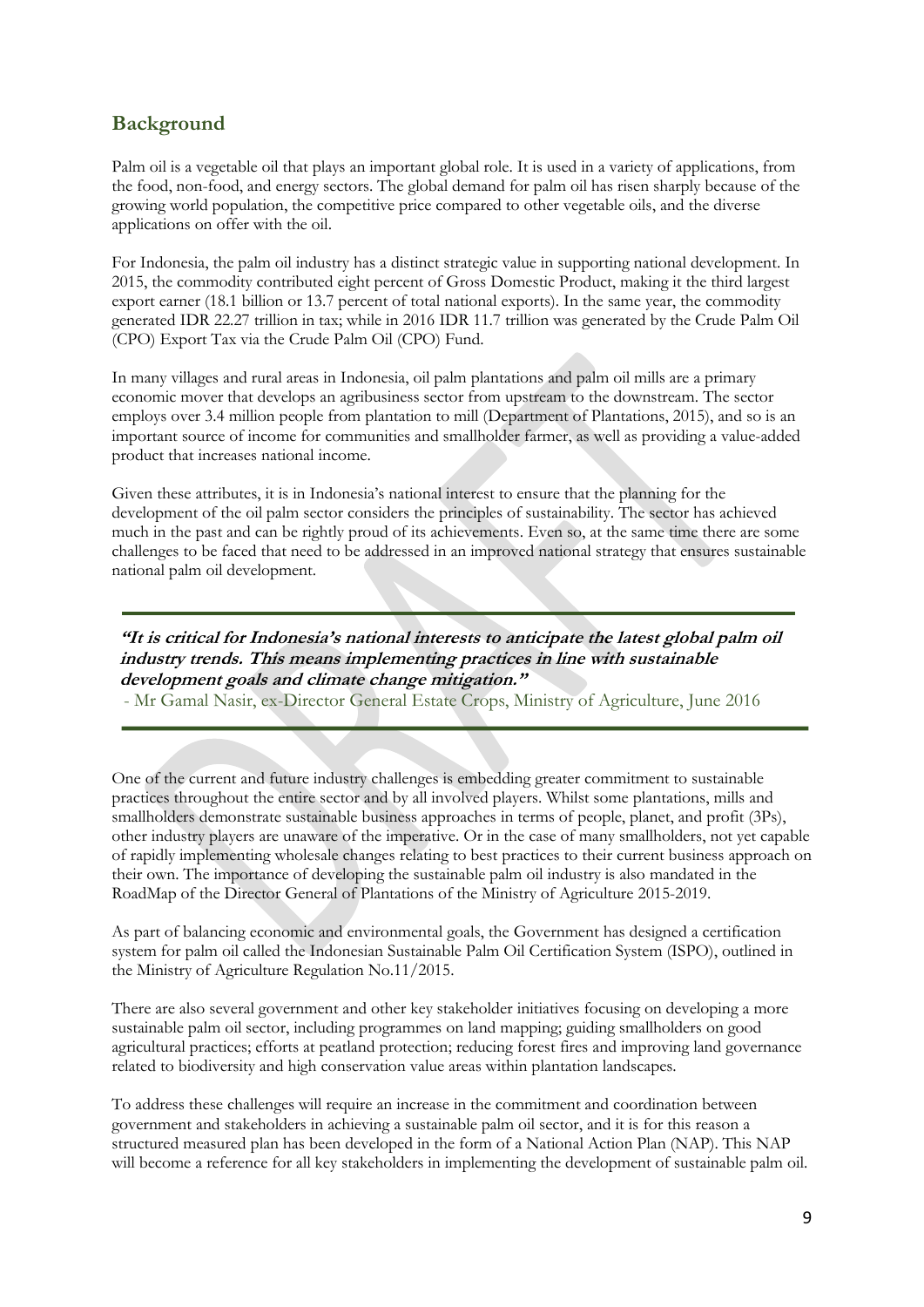The NAP is developed by key stakeholders and led by the government, who meet within the Forum for Sustainable Palm Oil (FOKSBI) platform. FOKSBI is a coordinating forum for these stakeholders to provide input, views and recommendations to the work plan that are needed to push economic growth via sustainable palm oil development that protects the environment and the wellbeing of communities. To monitor the commitments of the stakeholders in the NAP, FOKSBI will form a Steering Committee. FOKSBI is now working nationally and it is hoped and planned that the same type of forum will be developed in palm oil producing provinces according to their individual characteristics.

The NAP is designed to address the root causes that limit sustainability of the commodity and align with the government plans for sustainable palm oil. The NAP goal is to support achieving the goal of having 70 percent of Indonesia's Crude Palm Oil ISPO certified by 2020 (Ministry of Agriculture Regulation No.11/2015). The NAP is divided into four principle working groups that include: (1) Increasing smallholder capacity; (2) Environmental Monitoring and Management; (3) Land Use and Conflict Resolution; and (4) ISPO Implementation and Market Access.

**"It is very important to take advantage of the value of the green economy in the development of the sustainable palm oil sector." -***Honorable Darmin Nasution, Coordinating Minister of the Economy, November 2016*

The FOKSBI NAP process began in the design phase in late 2014. In 2015, an ongoing dialogue process occurred between key stakeholders, developing recommendations within consultations. To date, more than 500 people representing 100 organizations in Indonesia and overseas have provided input. It is hoped that in 2018, the NAP will begin to be implemented by key stakeholders.



#### **Diagram 1 National Action Plan Process**

After the NAP is agreed on by stakeholders, it is hoped that the document will become an action and recommendations document for the national and regional governments in the implementation of a sustainable palm oil sector. The activities outlined in the NAP will be undertaken in collaboration between the government, key partners and other parties who are ready to support. it is also hoped that the NAP will become a government law in the form of a Presidential Instruction.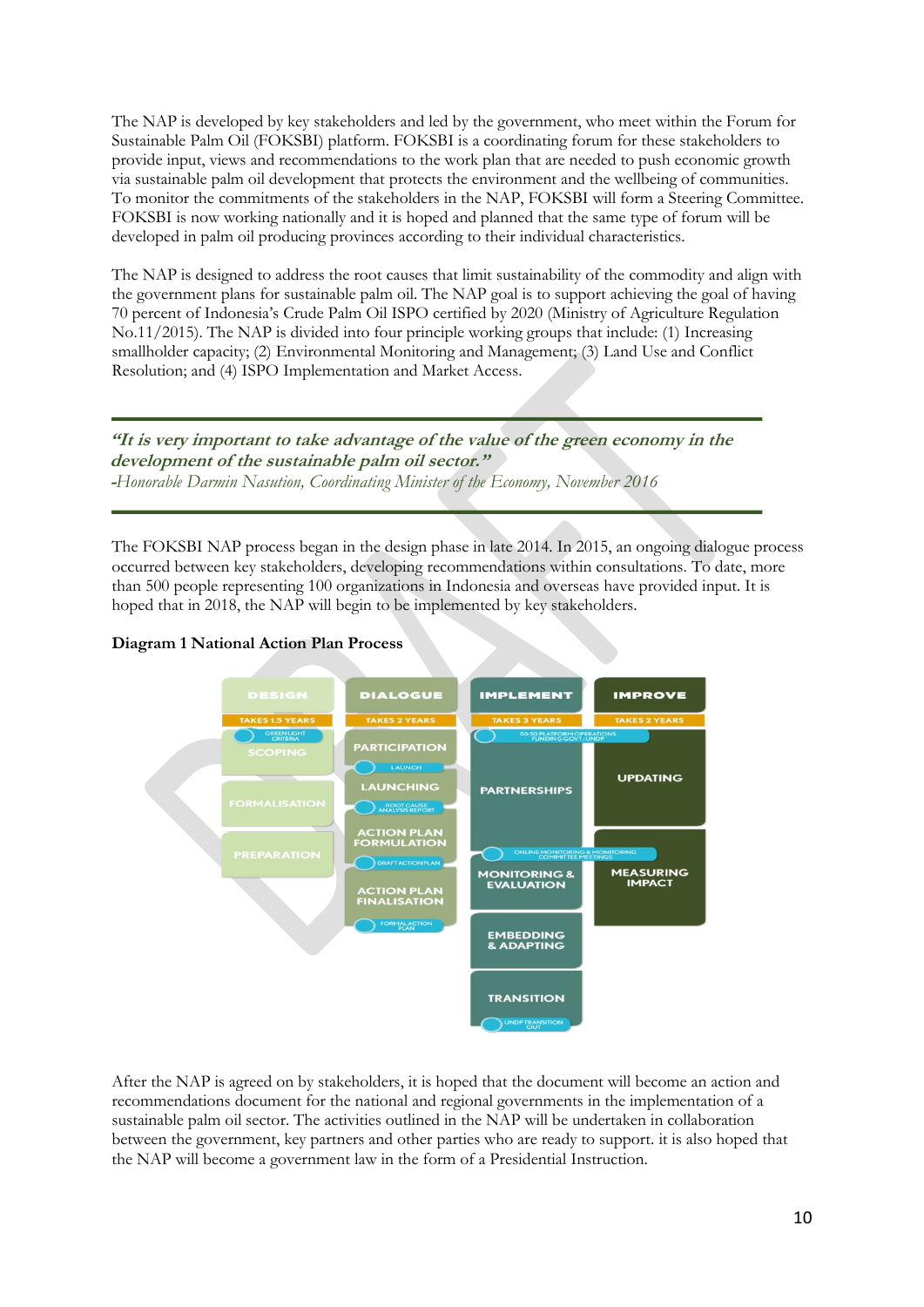In every activity, there is one responsible organization and several supporting institutions. The responsible organization will be the key in coordinating the implementation of the activity. The supporting institution will provide technical input, financial support, and other help as required. This plan describes in detail the strategic activities that the NAP forum meetings determined were necessary for the next five years (2018-2023) so that stakeholders can rapidly increase their collaboration on social and environmental efforts in the sector.

This action plan will be implemented in 18 of the main palm oil producing provinces nationally, including: (1) Riau, (2) North Sumatera, (3) Central Kalimantan, (4) West Kalimantan, (5) South Sumatera, (6) East Kalimantan (7) Jambi, (8) South Kalimantan, (9) Aceh, (10) West Sumatera, (11) Bengkulu, (12) Bangka Belitung, (13) Lampung, (14) North Kalimantan, (15) Central Sulawesi, (16) West Sulawesi, (17) Papua and (18) West Papua.

#### **Pre-Conditions for the Implementation of the NAP**

The pre-conditions that will support the implementation of the NAP include the following:

#### Access to Funding

The NAP can be implemented with appropriate funding support from several sources including the Government, the CPO Fund, plantation companies, and other appropriate funding sources. Potential sources of funding include the State Budget (APBN), the Provincial and District Budget (APBD) that can be allocated through the district, provincial and national government planning discussions. The CPO Fund (BPDPKS) is a public service organization formed by the government to support, collect, administer, save and manage, designate and allocate funds for the palm oil sector. Activities that can be supported by the CPO Fund include: (1) developing human resources; (2) research and development; (3) replanting; (4) promotion and advocacy and (5) infrastructure.

Private sector funding could be from plantation companies via their CSR budgets and other sources according to existing regulations. Other funding sources that are appropriate and not conditional could also come from donor organizations and nonprofit foundations.

#### Coordination between Government Ministries

The palm oil sector involves several different ministries and departments such as the Ministry of Agriculture, Ministry of the Environment and Forestry, Ministry of Agrarian Affairs/ National Land Board, Ministry of Trade, Ministry of Industry, and others. These ministries and government departments play a significant role in creating a sustainable palm oil sector. Because of this, an increase in coordination and harmonisation of policies and approaches between the Ministries is needed.

The efforts required include: (1) aligning and harmonising policies and regulations that are not yet mutually consistent, and (2) synchronising data and information across the distinct ministries and departments. If this occurs, meetings that are planned between ministries and departments at the central and district and provincial level are important to be undertaken and progressed.

#### Legal Compliance

Legal compliance is one of the key enabling conditions for the success of the implementation of the NAP. The government, in this case the relevant legal bodies, must be diligent in acting against any legal non-compliance in producing palm oil.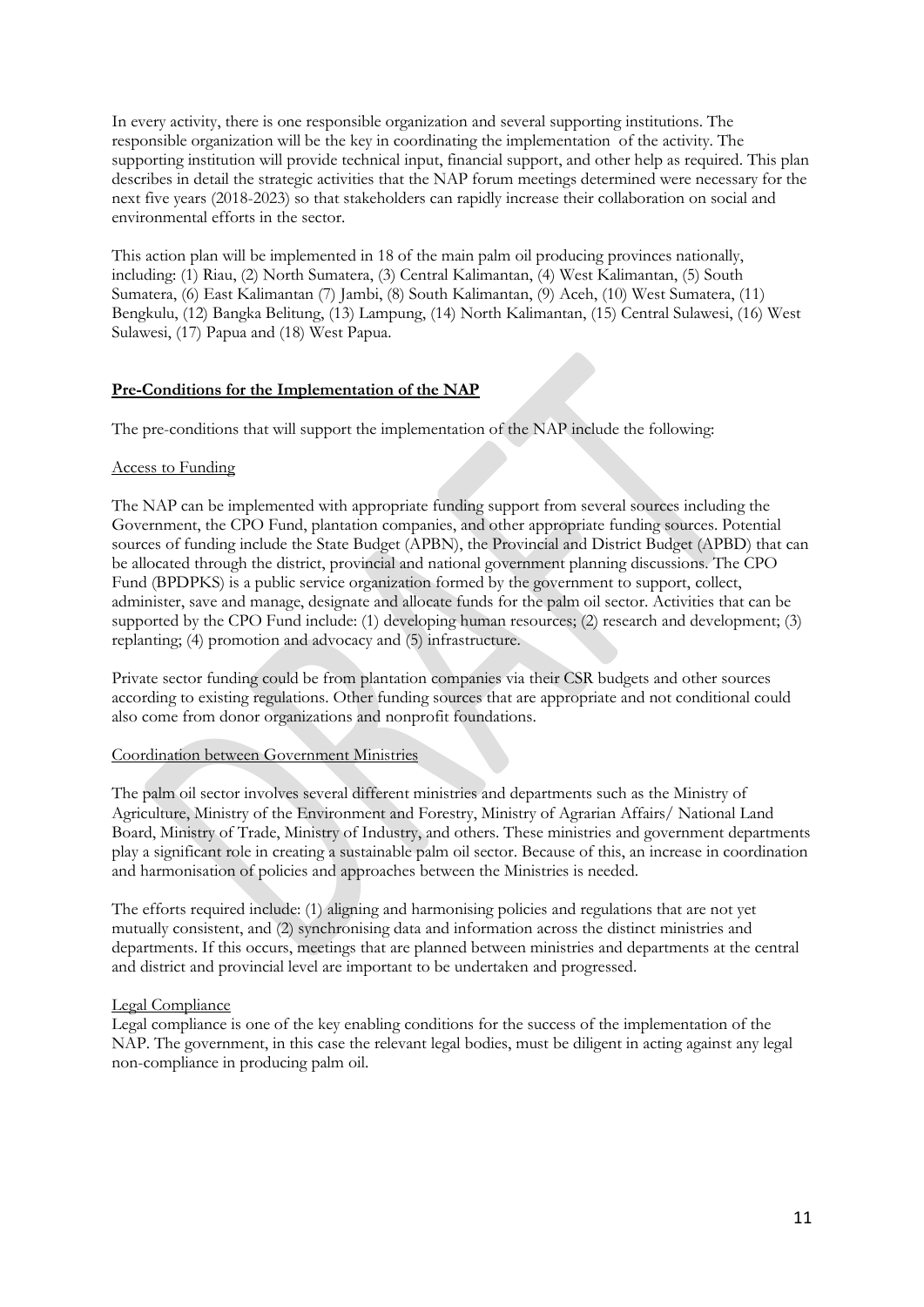### **A. Cross Cutting Issues**

The cross cutting issues is based on issues that cut across different components, that is; Increasing smallholder capacity (Component One), Environmental Management and Monitoring (Component 2), Governance and Conflict Resolution (Component three), and ISPO Implementation and Access to Markets (Component four).

#### **A.1.1 Develop a smallholder database to better manage and support smallholders**

Context: Oil palm smallholders produce as much as 34 percent of Indonesia's total crude palm oil (Department of Plantations, 2015). With such a significant contribution, smallholders play an important and strategic role in the national industry and are critical players in relation to ongoing sustainability efforts. Nevertheless, they face significant challenges, not least of which is the dearth of a competent database outlining their numbers, the amount of land planted by smallholders, and the location of their oil palm plots. This sort of information is important for a myriad of reasons, including appropriate distribution of subsidised fertiliser and inputs; replanting costs, and the provision of information and awareness raising concerning regulations and training connected to plantations.

| A.1.1                 |                                                                                                                                                                                                                                                                                                                                                                          |
|-----------------------|--------------------------------------------------------------------------------------------------------------------------------------------------------------------------------------------------------------------------------------------------------------------------------------------------------------------------------------------------------------------------|
| Goal                  | To have an accurate and regularly updated database of oil palm smallholders.<br>٠<br>The database will include smallholders and at the least the following information:<br>Name and location (address and coordinates), plot size and age, legal status, plot<br>productivity, smallholder association, closest mill.                                                    |
| Activity              | Identification and mapping of smallholder plantation locations.<br>$\bullet$                                                                                                                                                                                                                                                                                             |
|                       | Increase the speed in obtaining appropriate smallholder land legality licences<br>$\bullet$<br>(SHM, STDB licences, and others).                                                                                                                                                                                                                                         |
| Responsible           | Ministry of Agriculture                                                                                                                                                                                                                                                                                                                                                  |
| Institution           |                                                                                                                                                                                                                                                                                                                                                                          |
| Supporting            | Ministry of Agrarian Affairs/National Land Board, Local Government, Central                                                                                                                                                                                                                                                                                              |
| Institutions          | Statistics Bureau, Geospatial Information Agency, Local Governments, Ministry of                                                                                                                                                                                                                                                                                         |
|                       | Environment and Forestry, Private sector, Non-Governmental Organizations,                                                                                                                                                                                                                                                                                                |
|                       | Research institutions, and other institutions.                                                                                                                                                                                                                                                                                                                           |
| Timeline and Measure  | 2018-2023                                                                                                                                                                                                                                                                                                                                                                |
| of Success            | Obtain agreement among key stakeholders at the provincial and district level in<br>$\bullet$<br>undertaking the development of a smallholder database and the methodology.<br>Agreement about which government department and officials at the district<br>$\bullet$<br>level are responsible to begin mapping, including districts that have / have not<br>yet started. |
|                       | Compilation and consolidation of smallholder data and mapping in every<br>٠<br>district of the 18-main palm oil producing provinces with basic data that can be<br>annually updated.                                                                                                                                                                                     |
|                       | One million smallholders with land certification and 1.5 million agriculture<br>planting certificates registered.                                                                                                                                                                                                                                                        |
| Funding source (all   | District Government Budget, State Budget, Private sector, other appropriate                                                                                                                                                                                                                                                                                              |
| under negotiation, to | sources.                                                                                                                                                                                                                                                                                                                                                                 |
| be finalized)         |                                                                                                                                                                                                                                                                                                                                                                          |

#### **A.1.2 Increase awareness raising for oil palm smallholders and other key stakeholders at the provincial and district level of existing oil palm regulations**

Context: One of the challenges in creating a more sustainable palm oil sector in Indonesia is the lack of knowledge and understanding in relation to the existing regulations on sustainable palm oil. Smallholders and other key stakeholders need an ongoing program of awareness-raising of existing regulations so they can more fully understand and implement existing regulations.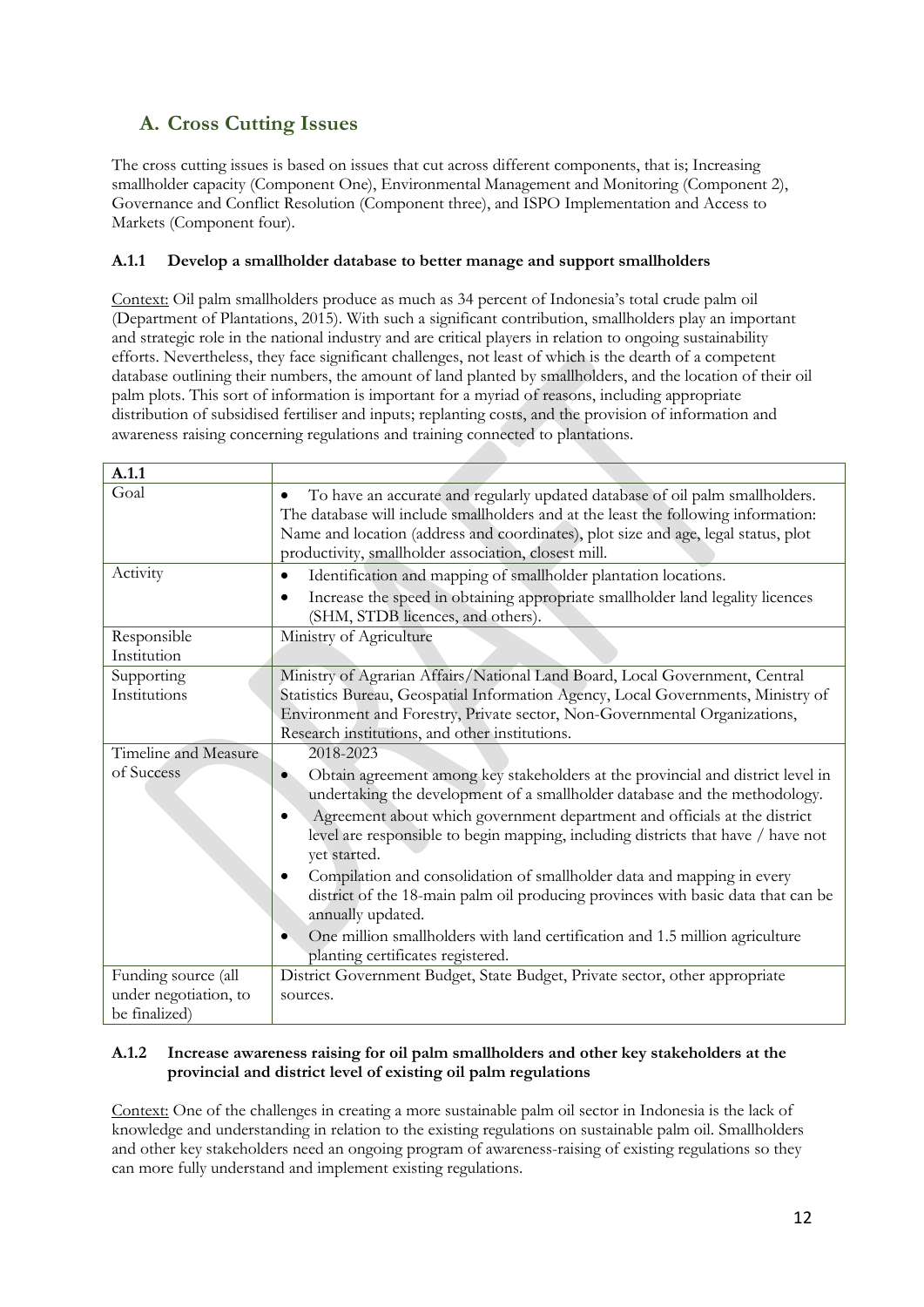| A.1.2                              |                                                                                                                                                                                                                                                                                                                                          |
|------------------------------------|------------------------------------------------------------------------------------------------------------------------------------------------------------------------------------------------------------------------------------------------------------------------------------------------------------------------------------------|
| Goal                               | Increase the knowledge and adherence to existing oil palm regulations and<br>$\bullet$<br>sustainability policies at the provincial and district level.                                                                                                                                                                                  |
| Activity                           | Develop an effective awareness raising program for smallholders in the most<br>$\bullet$<br>important districts within the 18-palm oil producing provinces.<br>Implement an ongoing awareness raising communications program that<br>$\bullet$<br>explains the key related regulations connected to sustainable palm oil<br>development. |
| Responsible institution            | Ministry of Agriculture                                                                                                                                                                                                                                                                                                                  |
| Supporting<br>Institutions         | Ministry of Agrarian Affairs/National Land Board, Ministry of Environment and<br>Forestry, Local Governments, Ministry of Home Affairs, Ministry of Cooperatives<br>and Small and Medium Enterprises.                                                                                                                                    |
| Timeline and Measure<br>of Success | 2018-2023<br>Development of an effective awareness raising program that significantly<br>$\bullet$<br>improves smallholders and key local stakeholder knowledge about existing<br>key regulations within the 18-main oil palm producing provinces.                                                                                       |
|                                    | Implement an awareness raising program of at the least five regulations<br>$\bullet$<br>and policies connected to sustainable palm oil (SPO) annually within the<br>18 provinces.<br>Increase the number of smallholders and stakeholders that have followed<br>$\bullet$<br>awareness program within the 18 provinces.                  |
| Source of Funding                  | State Budget, District Government Budget, CPO Fund, other sources.                                                                                                                                                                                                                                                                       |

#### **A.1.3 Support for improved law enforcement in the oil palm sector**

Context: In the goal of creating a sustainable palm oil sector, an increase in legal enforcement is required so that existing regulations are followed. This increase will have a positive effect in improving the credibility of the national palm oil sector. It is hoped that this will increase the market acceptance and competitiveness of national oil palm products internationally. Several regulations have been identified, including among others: (1) the processing of business licences and land use licences that are not yet according to regulations; (2) land occupation; (3) Fresh Fruit Bunch, CPO and other product theft; (4) price discrimination; (5) fake oil palm seeds, fertiliser and pesticides, and (6) land clearing using fire. Because of this a strong commitment from the government is needed to implement improved law enforcement.

| A.1.3                              |                                                                                                                                                                                                                                                                                                                                                                                                                                                       |
|------------------------------------|-------------------------------------------------------------------------------------------------------------------------------------------------------------------------------------------------------------------------------------------------------------------------------------------------------------------------------------------------------------------------------------------------------------------------------------------------------|
| Goal                               | Obtain a greater level of adherence to existing laws by all players involved in<br>$\bullet$<br>the palm oil sector.                                                                                                                                                                                                                                                                                                                                  |
| Activity                           | Increase coordination between related institutions focusing on law<br>enforcement (police, government officials, court prosecutors, Corruption<br>Eradication Commission).<br>Increase the authority, vision and operational budget of the Oversight<br>$\bullet$<br>Department of government officials (PPNS).<br>Undertake land ownership auditing and/or oil palm plantation land use<br>$\bullet$<br>licences for plots greater than 25 hectares. |
| Responsible Institution            | Ministry of Agriculture                                                                                                                                                                                                                                                                                                                                                                                                                               |
| Supporting Institutions            | Indonesian Police, Prosecutors and District Attorneys, Corruption Eradication<br>Commission, Ministry of Environment and Forestry, National Land Board, district<br>courts, local government and relevant district government departments, Ministry of<br>Justice and Human Rights.                                                                                                                                                                   |
| Timeline and Measure<br>of Success | $2018 - 2023$<br>A 25% increase in the number of criminal cases identified of plantation                                                                                                                                                                                                                                                                                                                                                              |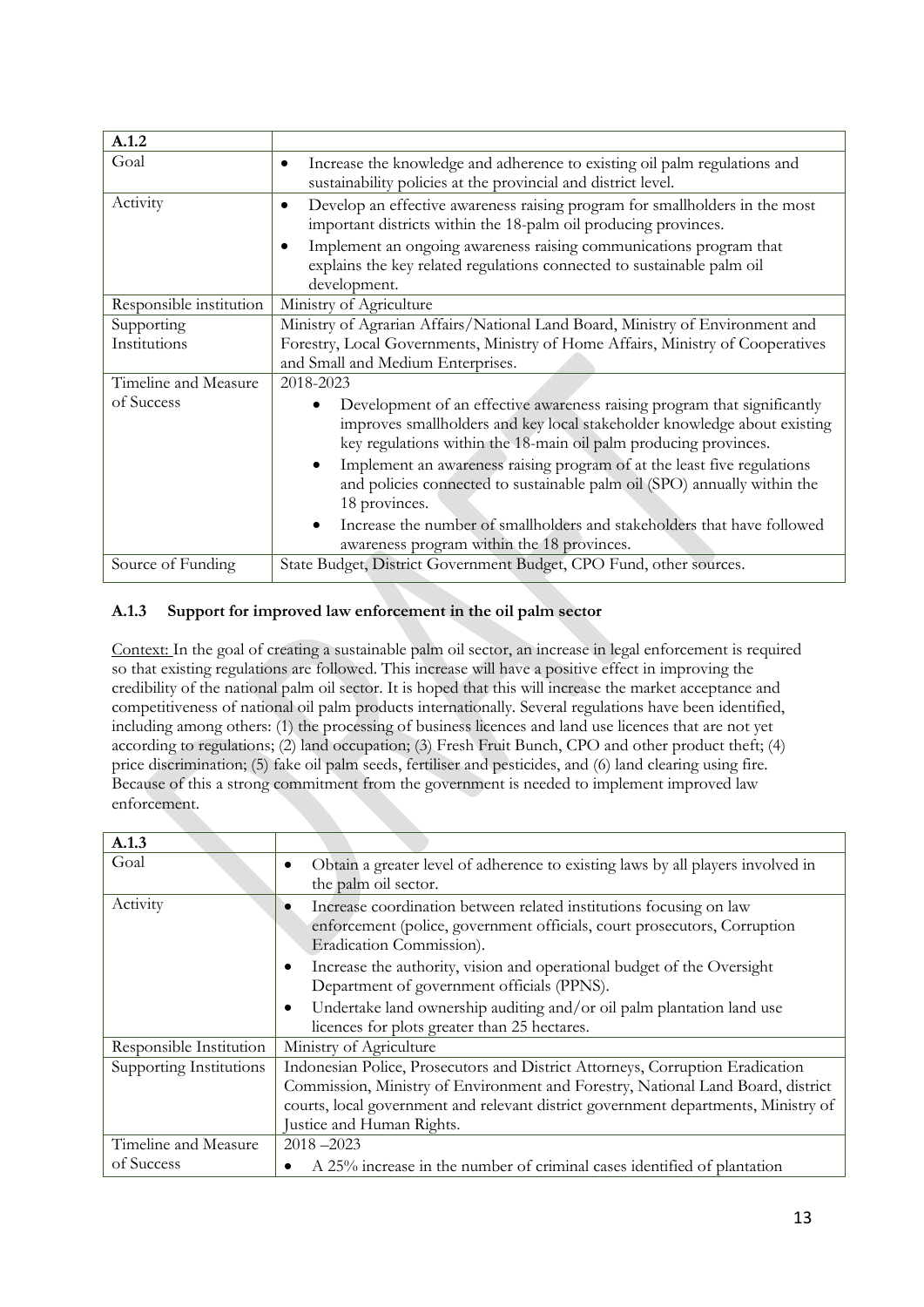|                       | companies alleged to have infringed upon the law in each of the 18 provinces. |
|-----------------------|-------------------------------------------------------------------------------|
|                       | A 20% reduction in the number of illegal cases occurring in 18 provinces.     |
|                       | Implement district level program of auditing oil palm plantation land licence |
|                       | ownership and land use licences for plantation land above 25 hectares.        |
| <b>Funding Source</b> | State Budget, District Government Budget, other appropriate sources.          |

### **B. Strategic Plan**

**1.1**

#### **Component 1: Developing the Capacity of Smallholders**

#### **1.1 Improving the capability and building the capacity of smallholders to use certified seeds**

Context: Indonesian palm smallholders often lack the necessary skills and knowledge to reach sustainable palm oil agricultural practices. Apart from that, the sector faces the challenge of using uncertified and poor genetic quality oil palm seedlings. This often results in poorer productivity for independent smallholders. With this issue, it is required to provide certified seedlings at the right time, price and with the right amount. If this issue can be properly managed, then environmental, social and business issues can be more properly managed. If this issue can be addressed, then related economic, social and environmental aspects can be better managed.

| 1.1                                |                                                                                                                                                                                                                                                                                                                                                                                                                                                                                                                                                                                                                                                                                                                                                                                           |
|------------------------------------|-------------------------------------------------------------------------------------------------------------------------------------------------------------------------------------------------------------------------------------------------------------------------------------------------------------------------------------------------------------------------------------------------------------------------------------------------------------------------------------------------------------------------------------------------------------------------------------------------------------------------------------------------------------------------------------------------------------------------------------------------------------------------------------------|
| Goal                               | Increase the knowledge and skill of smallholders in relation to the use of<br>٠<br>certified seeds.                                                                                                                                                                                                                                                                                                                                                                                                                                                                                                                                                                                                                                                                                       |
|                                    | Increased use of certified seed with affordable prices at an appropriate location<br>٠<br>for smallholder farmers who will plant in legal areas.                                                                                                                                                                                                                                                                                                                                                                                                                                                                                                                                                                                                                                          |
| Activity                           | Undertake training for smallholders concerning the use of certified seeds.<br>٠<br>Improve the condition of rural infrastructure to smooth the spread of certified<br>$\bullet$<br>seeds.<br>Support the development of seed franchises in selected locations of oil palm<br>development areas.<br>Support companies to sell certified seeds to the community according to<br>existing regulations.<br>Support the development of the new regulation by the Ministry of Agriculture<br>concerning the sale of certified seeds to the community, in which the buyer<br>needs to show a map and legal land status information of the planned area to<br>be planted (replanting, legally converted and appropriate land, etc.).<br>Increase the oversight and spread of certified seedlings. |
| Responsible<br>Institution         | Ministry of Agriculture                                                                                                                                                                                                                                                                                                                                                                                                                                                                                                                                                                                                                                                                                                                                                                   |
| Supporting<br>Institutions         | Centre for Seeds and the Protection of Plantation Crops (BBP2TP), seed<br>producers, Technical Plantation Services Department (Unit Pelayanan Teknis Dinas),<br>local government related.                                                                                                                                                                                                                                                                                                                                                                                                                                                                                                                                                                                                 |
| Timeline and Measure<br>of Success | $2018 - 2023$<br>Increased accessibility for smallholders in 18 provinces to obtain certified<br>٠<br>affordable seedlings.<br>An increase by 10 percent every year in the number of formal inspections to<br>$\bullet$<br>companies selling seedlings to ensure their legality and efficacy.<br>A national reduction in the sale of uncertified seeds.                                                                                                                                                                                                                                                                                                                                                                                                                                   |
| Source of Funding                  | CPO Fund, State Budget, District Government Budget, private sector, other<br>appropriate sources.                                                                                                                                                                                                                                                                                                                                                                                                                                                                                                                                                                                                                                                                                         |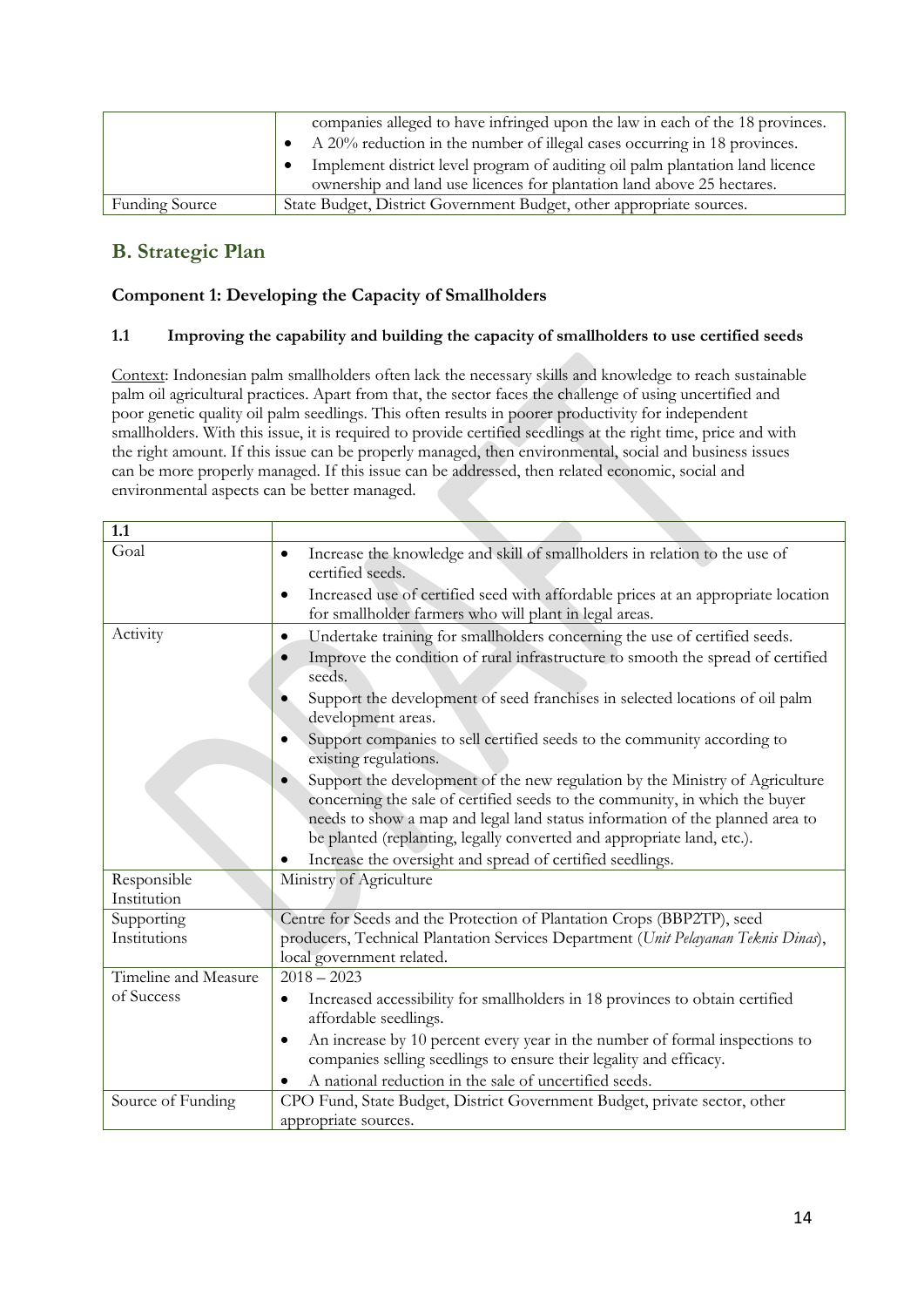#### **1.2 Increase training of Good Agricultural Practices training (GAP) to smallholders**

Context: Indonesian palm smallholders often lack the necessary skills and knowledge to improve their agricultural practices on their plantation plots. Because of this, smallholders need to obtain quality agricultural training so that there can be an increase in production on existing land, which in turn can support avoiding illegal plantation expansion.

| 1.2                |                                                                                                                                                                                                                                                                                                                                                                                                                                                                                                                                                                                                                                                                                                                                                                                                                              |
|--------------------|------------------------------------------------------------------------------------------------------------------------------------------------------------------------------------------------------------------------------------------------------------------------------------------------------------------------------------------------------------------------------------------------------------------------------------------------------------------------------------------------------------------------------------------------------------------------------------------------------------------------------------------------------------------------------------------------------------------------------------------------------------------------------------------------------------------------------|
| Goal               | Support smallholders to apply Good Agricultural Practices (GAP) in their existing<br>٠<br>plots.                                                                                                                                                                                                                                                                                                                                                                                                                                                                                                                                                                                                                                                                                                                             |
| Activity           | Increase the participation and resources from the private sector/plantation<br>$\bullet$<br>companies at a large scale to conduct GAP training.<br>Increase the number and quality of trainers in relation to GAP, both government<br>$\bullet$<br>and private sector.<br>Mills carry out GAP training annually for farmers' groups that supply FFB to their<br>$\bullet$<br>mill.<br>Set up district level training hubs (centres of excellence) for sustainable palm oil.<br>٠<br>Develop national extension strategy on GAP via public and private cooperation at<br>the district level.                                                                                                                                                                                                                                  |
| Responsible        | Ministry of Agriculture                                                                                                                                                                                                                                                                                                                                                                                                                                                                                                                                                                                                                                                                                                                                                                                                      |
| Institution        |                                                                                                                                                                                                                                                                                                                                                                                                                                                                                                                                                                                                                                                                                                                                                                                                                              |
| Supporting         | Private sector and government plantation companies, training and research institutes,                                                                                                                                                                                                                                                                                                                                                                                                                                                                                                                                                                                                                                                                                                                                        |
| Institutions       | local government related departments.                                                                                                                                                                                                                                                                                                                                                                                                                                                                                                                                                                                                                                                                                                                                                                                        |
| Timeline and       | 2018-2023                                                                                                                                                                                                                                                                                                                                                                                                                                                                                                                                                                                                                                                                                                                                                                                                                    |
| Measure of Success | An increase of 25,000 independent smallholders to be trained and then using the<br>$\bullet$<br>principles of good farming (GAP) annually on existing planted land.<br>Development and rollout of public-private partnership smallholder training<br>$\bullet$<br>extension program for smallholders within five years, reaching 500,000<br>smallholders. <sup>1</sup><br>All ISPO certified plantations with a mill attached must be training independent<br>$\bullet$<br>smallholders on GAP, OHS, legality, and better environmental management of<br>their plot.<br>Develop a centre of training centre for SPO in 25 oil palm producing districts.<br>$\bullet$<br>Increase the productivity of existing planted smallholder land by 10 percent with<br>the assumption of an existing yield baseline of 12-16t/ha/year. |
| Source of Funding  | CPO Fund, State budget, district budget, private sector, applicable donors.                                                                                                                                                                                                                                                                                                                                                                                                                                                                                                                                                                                                                                                                                                                                                  |

#### **1.3 Increase access to funding for replanting by smallholders**

Context: Oil palm replanting is an important activity needed to guard the production of SPO. Approximately 2.4 million ha of smallholder land needs to be replanted. Because of this, funding for replanting is a key factor. With support for replanting, smallholders can undertake replanting according to good agricultural practices.

| 1.3      |                                                                                                                                                                                                                                                                              |
|----------|------------------------------------------------------------------------------------------------------------------------------------------------------------------------------------------------------------------------------------------------------------------------------|
| Goal     | Increased availability and access to replanting funds for smallholders.                                                                                                                                                                                                      |
| Activity | Work with relevant government departments to increase the awareness of funds<br>that are available specifically for smallholders from the banking sector and financial<br>institutions.<br>Support in increasing the releasing of replanting funds for smallholders from the |

<sup>&</sup>lt;u>.</u> <sup>1</sup> 500,000 smallholders are based on annually increasing the numbers of smallholders as the government training department and government trainers are increased and work with the private sector is intensified.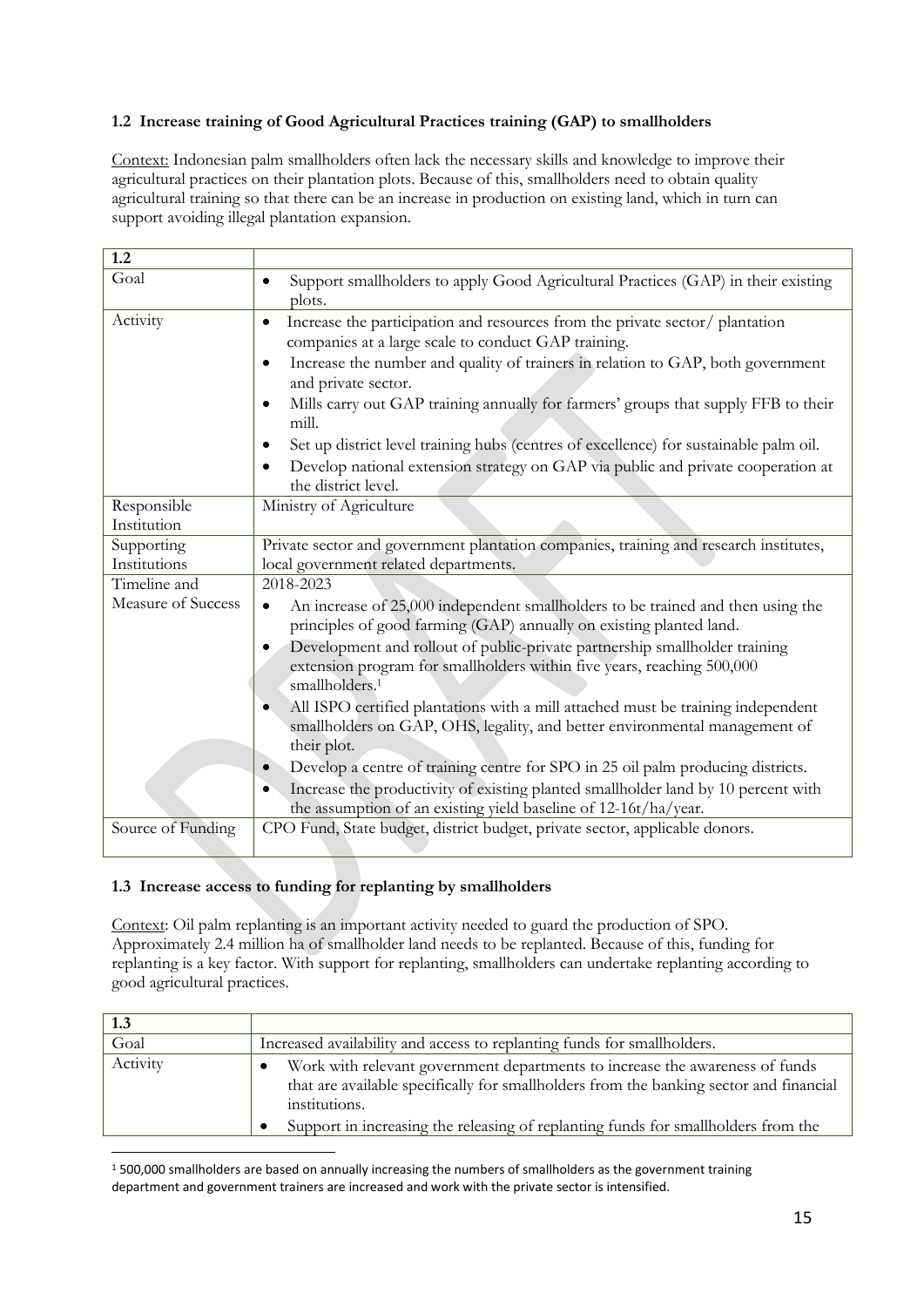|                    | CPO Fund and other sources.                                                                                                 |
|--------------------|-----------------------------------------------------------------------------------------------------------------------------|
|                    | Facilitate smallholders so they can meet the technical administrative standards to<br>$\bullet$<br>obtain replanting funds. |
|                    | Undertake training to increase smallholder capacity in technical planning and                                               |
|                    | monetary management.                                                                                                        |
|                    | Prepare government policy in relation to a credit program from the banking sector                                           |
|                    | related to replanting funds.                                                                                                |
|                    | Increase the allocation of replanting funds from the CPO Fund.                                                              |
|                    | Use other potential funding sources for replanting.                                                                         |
| Responsible        | Ministry of Finance                                                                                                         |
| Supporting         | Coordinating Ministry of Economic Affairs, CPO Fund, Ministry of Agriculture, private                                       |
| Institutions       | sector, cooperatives, financial institutions, related district government departments                                       |
| Timeline and       | $2018 - 2023$                                                                                                               |
| Measure of Success | One million hectares of smallholder land using replanting funds by 2023.                                                    |
|                    | Provision and rollout allocation of a credit program for replanting from the                                                |
|                    | government in 18 provinces.                                                                                                 |
|                    | Increase the CPO Fund budget allocation for replanting up to 30 percent.<br>$\bullet$                                       |
| Source of Funding  | BPDPKS, State Budget, banks, Cooperatives, independent smallholders, other sources.                                         |

#### **1.4 Forming and strengthening smallholders' organizations**

Context: Smallholders are an integral part of the upstream oil palm supply chain. One key approach to developing SPO is increasing the organisation of smallholders into associations, such as farmers' groups, farmers collective, smallholder associations, and other forms of smallholder associations. Apart from that, farmers' associations are needed to improve smallholder's bargaining position, access to finances, farmer input, and marketing. However, at this time, the total number and smallholder association capacity is not yet appropriate.

| 1.4                |                                                                                                                                                                                                                                                                                                                                                                                                                                                                                                                                                                                                                                                                                                                                                                           |
|--------------------|---------------------------------------------------------------------------------------------------------------------------------------------------------------------------------------------------------------------------------------------------------------------------------------------------------------------------------------------------------------------------------------------------------------------------------------------------------------------------------------------------------------------------------------------------------------------------------------------------------------------------------------------------------------------------------------------------------------------------------------------------------------------------|
| Goal               | Increase the number and work capacity of smallholder organizations.<br>$\bullet$                                                                                                                                                                                                                                                                                                                                                                                                                                                                                                                                                                                                                                                                                          |
| Activity           | Awareness-raising and guidance to the district governments and plantation<br>companies in supporting the improvement of smallholder organization performance<br>per good Cooperative and organization practice.<br>Form and strengthen smallholder associations.<br>Improve the participation of private sector and government plantation companies in<br>forming and strengthening smallholder organizations.<br>Facilitate upstream traders to support and become part of smallholder associations.<br>Increase the capacity of the relevant government departments to form, train and<br>strengthen smallholder Cooperatives.<br>Monitoring and evaluation of the partnership agreements between companies and<br>smallholders by the relevant government departments. |
| Responsible        | Ministry of Agriculture                                                                                                                                                                                                                                                                                                                                                                                                                                                                                                                                                                                                                                                                                                                                                   |
| Institution        |                                                                                                                                                                                                                                                                                                                                                                                                                                                                                                                                                                                                                                                                                                                                                                           |
| Supporting         | Ministry of Cooperatives and Small and Medium Enterprises, Ministry of Trade, Private                                                                                                                                                                                                                                                                                                                                                                                                                                                                                                                                                                                                                                                                                     |
| Institutions       | sector and plantation companies, related local government.                                                                                                                                                                                                                                                                                                                                                                                                                                                                                                                                                                                                                                                                                                                |
| Timeline and       | $2018 - 2023$                                                                                                                                                                                                                                                                                                                                                                                                                                                                                                                                                                                                                                                                                                                                                             |
| Measure of Success | Creation of 500 new smallholder organizations in 18 provinces.                                                                                                                                                                                                                                                                                                                                                                                                                                                                                                                                                                                                                                                                                                            |
| Source of Funding  | CPO Fund, State Budget, private sector, NGO, other sources where applicable.                                                                                                                                                                                                                                                                                                                                                                                                                                                                                                                                                                                                                                                                                              |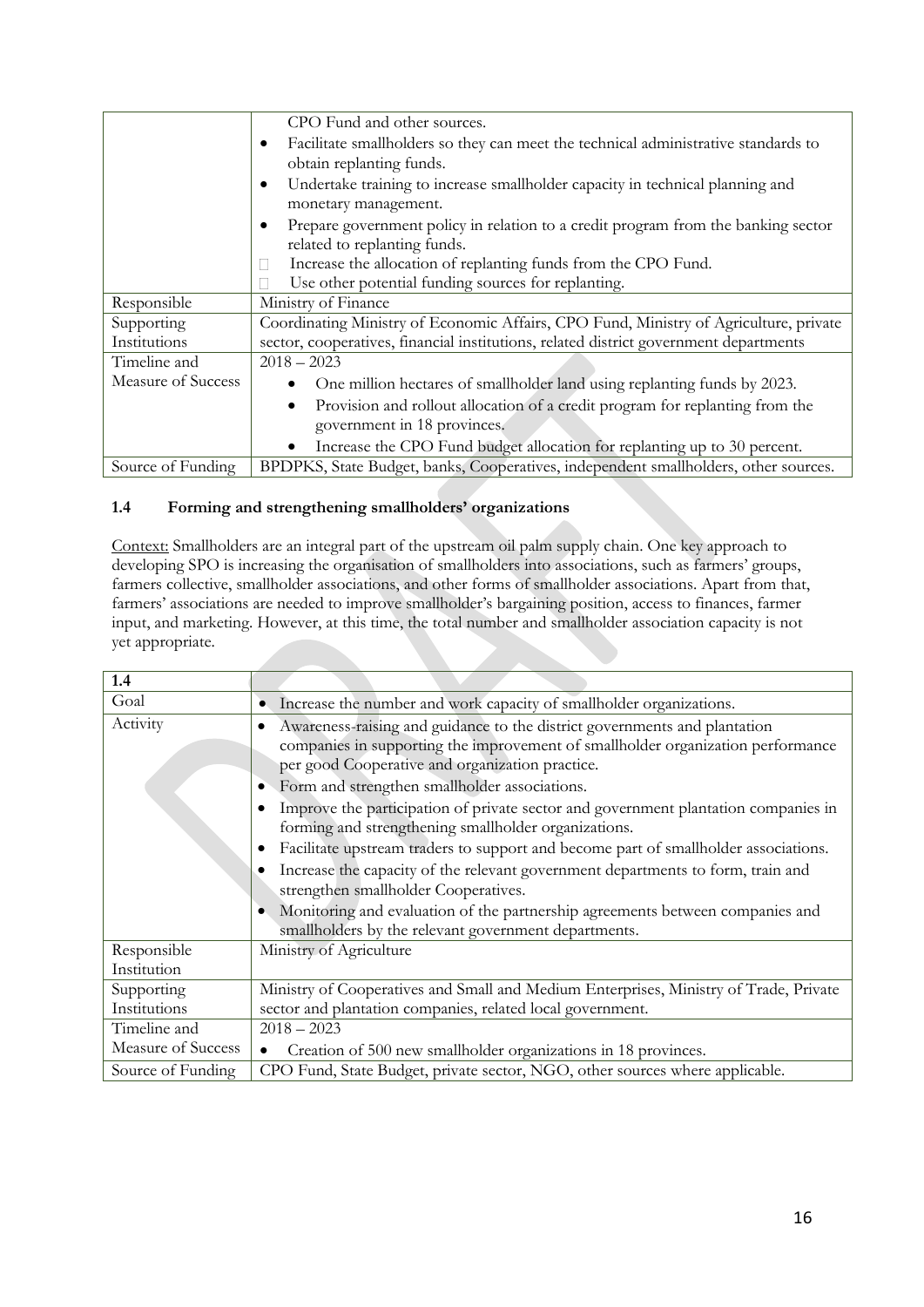#### **1.5 Revitalizing training extension officers**

Context: Trainers are a key conduit in transferring knowledge and expertise about SPO. However, the policy for agricultural trainers nationally prioritises food crops. Additionally, the training system is multicrop and multi-disciplinary, to the extent that for the plantation sector, including the palm oil sector, has not yet reached maximum efficiency.

The problems in relation to training include the limited number of available trainers, a lack of capacity, a lack of remuneration, and poor overall facilities, which influence their work. One way the Ministry of Agriculture is filling the need for quality trainers is to recruit Contracted Support Workers (TKP) and Field Contract Support Staff (PLP-TKP). However, the number of quality trainers required for the task has not yet been reached to undertake this important task.

| 1.5                |                                                                                                                                                                                                                                                                                                                                                                                                                                                                                                                                                                                             |
|--------------------|---------------------------------------------------------------------------------------------------------------------------------------------------------------------------------------------------------------------------------------------------------------------------------------------------------------------------------------------------------------------------------------------------------------------------------------------------------------------------------------------------------------------------------------------------------------------------------------------|
| Goal               | Increasing the number and quality of training extension officers.                                                                                                                                                                                                                                                                                                                                                                                                                                                                                                                           |
| Activity           | Undertake the right amount of procurement for training extension officers<br>$\bullet$<br>according to the sector requirements.<br>Undertake training to increase trainer capacity.<br>٠<br>Develop a new incentivized national government system for competent training<br>٠<br>extension officers based on performance.<br>Increasing the number of trainers from local communities as the point of contact<br>for smallholders.<br>Ensure that the private sector rapidly upscale training extension programmes of<br>٠<br>extension officers from plantation companies to smallholders. |
| Responsible        | Ministry of Agriculture                                                                                                                                                                                                                                                                                                                                                                                                                                                                                                                                                                     |
| Institution        |                                                                                                                                                                                                                                                                                                                                                                                                                                                                                                                                                                                             |
| Supporting         | Plantation companies, local government related departments.                                                                                                                                                                                                                                                                                                                                                                                                                                                                                                                                 |
| Institutions       |                                                                                                                                                                                                                                                                                                                                                                                                                                                                                                                                                                                             |
| Timeline and       | $2018 - 2025$                                                                                                                                                                                                                                                                                                                                                                                                                                                                                                                                                                               |
| Measure of Success | 5000 competent trainers in the 18-main oil palm producing areas.                                                                                                                                                                                                                                                                                                                                                                                                                                                                                                                            |
|                    | Plantation and mill companies having specific smallholder extension trainers<br>$\bullet$<br>working with smallholders who provide FFB to their mill, minimum of 10 full time<br>trainers for every mill.                                                                                                                                                                                                                                                                                                                                                                                   |
| Source of Funding  | State and District Budget, CPO Fund, Private sector, donors and other appropriate<br>sources.                                                                                                                                                                                                                                                                                                                                                                                                                                                                                               |

#### **2 Environment Management and Monitoring**

#### **2.1 Improve biodiversity conservation at the plantation landscape level**

Context: The economic benefits delivered by the sector are of such a magnitude that the industry has triggered enormous development targets at the district level. These targets are sometimes focused upon without fully considering or balancing the landscape carrying capacity of sustainable palm oil development. This can result in ecosystem damage. This component of the NAP concentrates on how development and the palm oil sector can proceed per Indonesian regulations while at the same time protect remaining high biodiversity and other important environmental areas.

| 2.1      |                                                                                                                                                                                   |
|----------|-----------------------------------------------------------------------------------------------------------------------------------------------------------------------------------|
| Goal     | Apply Essential Ecosystem Areas (KEE), High Conservation Value (NKT/HCV),<br>and protected areas approaches in district level land siting planning for plantation<br>development. |
| Activity | Support the development of a legal foundation for the protection and related<br>technical instructions for the management of essential ecosystem areas (KEE) and                  |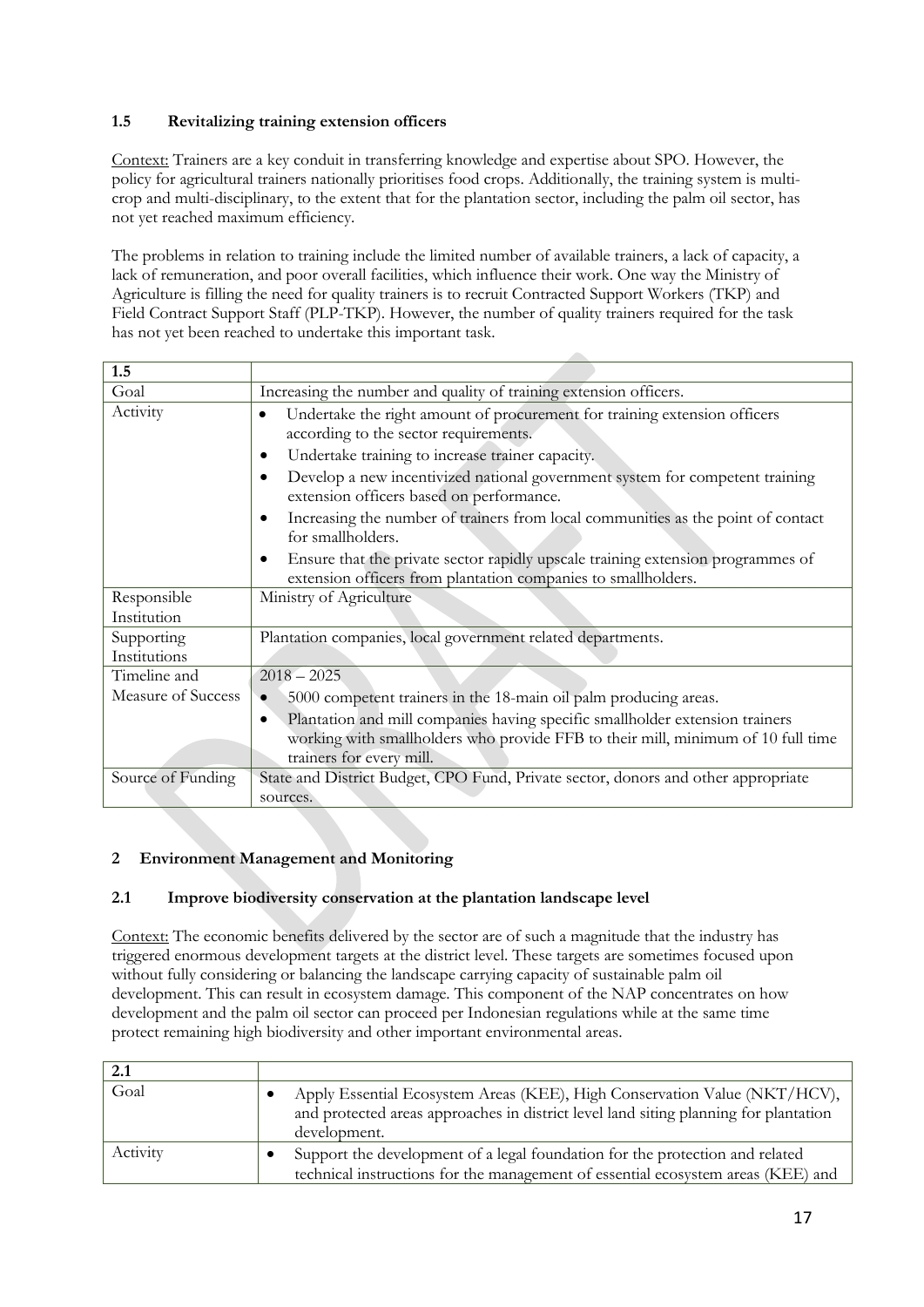|                            | HCV areas connected to environmental and biodiversity conservation within a<br>plantation landscape, including the improvement of any conflictual or<br>counterproductive regulations.                                       |
|----------------------------|------------------------------------------------------------------------------------------------------------------------------------------------------------------------------------------------------------------------------|
|                            | Support the Regional Profile of District Biodiversity and the Regional Plan for the<br>٠<br>management of High Biodiversity, including data support and preparation,<br>planning, implementation, monitoring and evaluation. |
|                            | Explain the relationship between KEE and biodiversity management at the<br>provincial and district level to local governments to increase district awareness and<br>explain which departments are regionally responsible.    |
|                            | Support the implementation of regulations related to KEE and HCV at the district<br>level.                                                                                                                                   |
|                            | Evaluate and monitor the levels of implementation of KEE and HCV in the<br>context of biodiversity conservation in oil palm landscapes.                                                                                      |
| Responsible<br>Institution | Ministry of Environment and Forestry                                                                                                                                                                                         |
| Supporting<br>Institutions | Ministry of Agriculture, National Land Board, local government (Provincial and<br>District), private sector.                                                                                                                 |
| Timeline and               | 2018-2023                                                                                                                                                                                                                    |
| Measure of Success         | A new regulation outlining the legal framework for the protection of Essential<br>Ecosystem Areas (KEE) and HCV areas including technical instructions for the<br>management of these areas.                                 |
|                            | New technical instructions as part of EIA (AMDAL) guidelines that accommodate<br>KEEs and HCVs in the evaluating principles and criteria.                                                                                    |
|                            | Presentation of a high biodiversity profile and a Biodiversity Management<br>٠<br>Master/Main Plan (Rencana Induk Pengelolaan Keanekaragaman Hayati)                                                                         |
|                            | Creation of a Regional Regulation concerning KEE in the 18-main oil palm<br>٠<br>producing provinces.                                                                                                                        |
|                            | Creation of an organization that can manage KEE and HCV in the 18-main oil<br>palm producing regions.                                                                                                                        |
|                            | All plantation companies to have a HCV protected area within their concession.                                                                                                                                               |
| Source of Funding          | State Budget, District Budget, private sector, applicable donors, NGOs, other<br>applicable sources.                                                                                                                         |

#### **2.2 Reducing Green House Gas (GHG) emissions from fire associated with estate crop development**

Context: The forest fires of 2015 in Indonesia has demonstrated the critical need to manage land in rural Indonesia carefully, as national government targets to reduce national GHG emissions can be affected. Apart from that, forest and land fires can cause many losses, including health effects, transportation disturbances, environmental damage, and potential losses to the nation reaching up to 200 trillion Rupiah (CIFOR, 2015). One solution to control forest and land fires is to ensure land is not cleared using fire. However, the price for land clearing without fire is significant for smallholders, and products from not using fire to land clear do not have a high economic value.

| 2.2      |                                                                                                                                                                                                                                                                                                                                                                                                                        |
|----------|------------------------------------------------------------------------------------------------------------------------------------------------------------------------------------------------------------------------------------------------------------------------------------------------------------------------------------------------------------------------------------------------------------------------|
| Goal     | Reduce the amount of plantation-related forest fires caused by land clearing using<br>fire.                                                                                                                                                                                                                                                                                                                            |
| Activity | Develop a periodic inventory of plantation related GHG emissions.<br>Develop an incentive mechanism for communities that avoid the use of fire for<br>land clearing.<br>Facilitate and support activities to control burning (for example, building lookouts,<br>early detection systems, hotspot monitoring, ground checks, immediate and<br>ongoing fire extinguishing, both independently and via community groups. |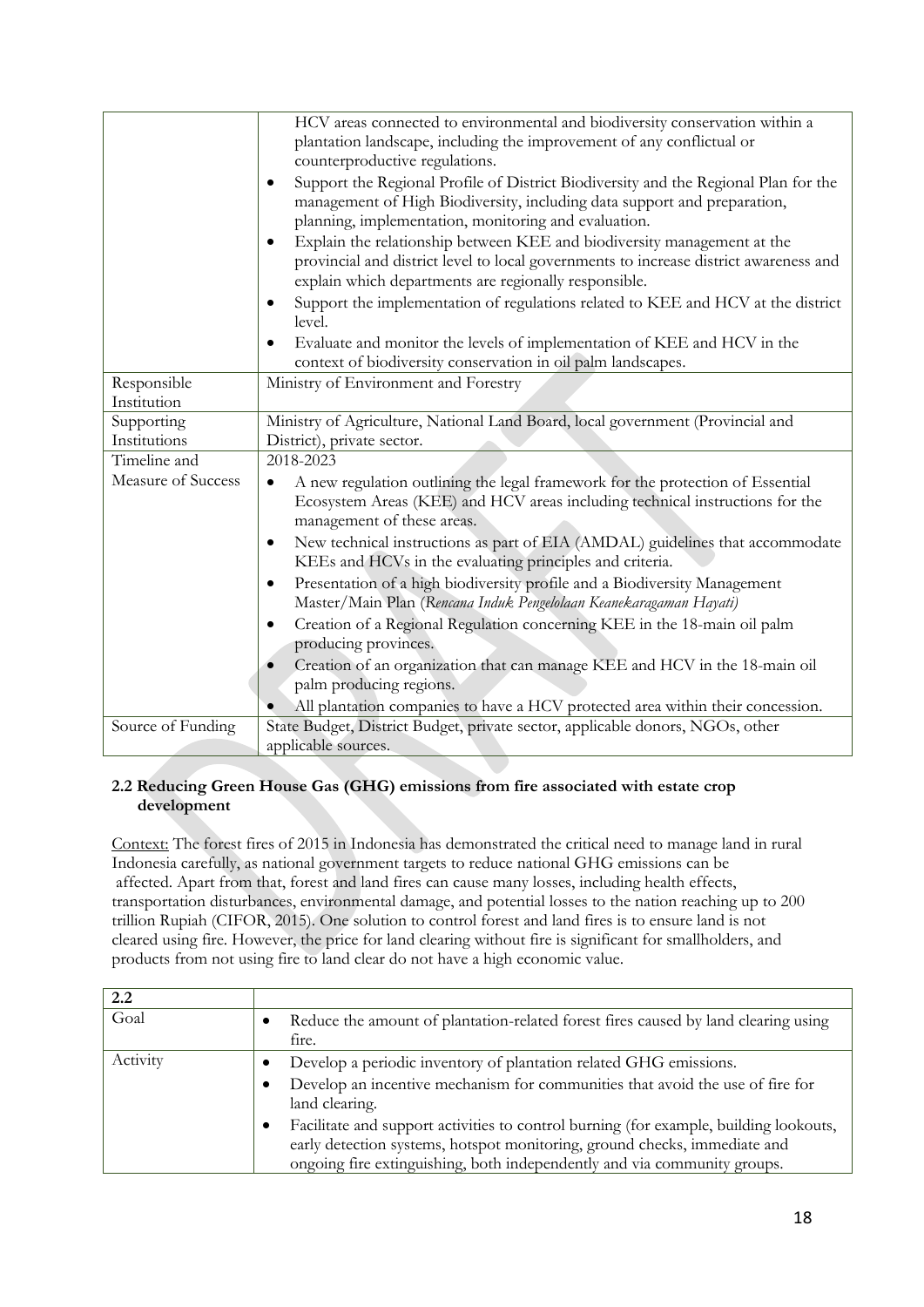|                            | Facilitate and support village level training programs connected to the SOP of<br>$\bullet$<br>managing and controlling forest and land fires.                                                                                                                                                                                                                                                                                                                                                                                                                                                                                                                                                                                                                                                                                                                                                                                                                                                                                                                                                              |
|----------------------------|-------------------------------------------------------------------------------------------------------------------------------------------------------------------------------------------------------------------------------------------------------------------------------------------------------------------------------------------------------------------------------------------------------------------------------------------------------------------------------------------------------------------------------------------------------------------------------------------------------------------------------------------------------------------------------------------------------------------------------------------------------------------------------------------------------------------------------------------------------------------------------------------------------------------------------------------------------------------------------------------------------------------------------------------------------------------------------------------------------------|
|                            | Support forest fire reduction activities at the village level and in plantation<br>$\bullet$<br>concessions, for example using updated maps of high fire risk areas, fire patrols,<br>fire breaks, water storage tanks, water canals, management of highly flammable<br>areas and materials, and monitoring of local water levels.                                                                                                                                                                                                                                                                                                                                                                                                                                                                                                                                                                                                                                                                                                                                                                          |
| Responsible                | Ministry of Environment and Forestry                                                                                                                                                                                                                                                                                                                                                                                                                                                                                                                                                                                                                                                                                                                                                                                                                                                                                                                                                                                                                                                                        |
| Institution                |                                                                                                                                                                                                                                                                                                                                                                                                                                                                                                                                                                                                                                                                                                                                                                                                                                                                                                                                                                                                                                                                                                             |
| Supporting<br>Institutions | Ministry of Agriculture, Department of Plantations, Coordinating Ministry of the<br>Economy, Ministry of Politics, Law and Security, Forestry Department, related<br>provincial and district government departments, Ministry of Police and Legal Affairs,<br>National Disaster Agency.                                                                                                                                                                                                                                                                                                                                                                                                                                                                                                                                                                                                                                                                                                                                                                                                                     |
| Timeline and               | 2018-2023                                                                                                                                                                                                                                                                                                                                                                                                                                                                                                                                                                                                                                                                                                                                                                                                                                                                                                                                                                                                                                                                                                   |
| Measure of Success         | A 20 percent reduction in hotspots in the 18-main oil palm producing regions.<br>$\bullet$<br>A reduction in GHG emissions from the palm oil sub sector of 10 percent based<br>٠<br>on 2018 baseline figures.<br>No new plantation land used fire for land clearing.<br>$\bullet$<br>All company mills have a fire brigade for managing local forest fires in the 18-main<br>$\bullet$<br>palm oil producing areas.<br>A minimum of one Farmers Fire Group in every village in the 18-main palm oil<br>$\bullet$<br>producing areas.<br>Develop a Fire Free Village program in 18 main palm oil producing provinces.<br>$\bullet$<br>Every palm oil mill demonstrates their commitment to help in reducing fires<br>٠<br>around their concessions.<br>Incentive mechanism created and implemented for communities that avoid using<br>$\bullet$<br>fire for land clearing in each of the 18 provinces, for example in having community<br>products developed by communities and farmers who do not use fire to clear land<br>(organic fertiliser, compost, vinegar, others) promoted and used by plantation |
| Source of Funding          | companies.<br>State Budget, district budget, private sector, donors where relevant and applicable                                                                                                                                                                                                                                                                                                                                                                                                                                                                                                                                                                                                                                                                                                                                                                                                                                                                                                                                                                                                           |
|                            |                                                                                                                                                                                                                                                                                                                                                                                                                                                                                                                                                                                                                                                                                                                                                                                                                                                                                                                                                                                                                                                                                                             |

#### **2.3 Improve the regulations related to GHG emissions reduction in relation to the plantations and estate crop sector**

Context: The Indonesian government has a clear goal to reduce GHG emissions nationally. At the end of 2016, the central government also determined that the agricultural sector must play a larger role in the overall goal of reducing emissions. The plantations sector, including the oil palm sector, must do more overall to reduce total national emissions. This is not only to reach the emissions reductions targets but also to reduce the effect of climate change on communities who are most at risk.

| 2.3      |                                                                                                                                                                                                                                                                                                                                                                                                    |
|----------|----------------------------------------------------------------------------------------------------------------------------------------------------------------------------------------------------------------------------------------------------------------------------------------------------------------------------------------------------------------------------------------------------|
| Goal     | Support the government to reduce GHG emissions from the agriculture<br>٠<br>(plantations) sector                                                                                                                                                                                                                                                                                                   |
| Activity | Support the government to create technical regulations in relation to local wisdom<br>land clearing using fire according to Law No.32/2009.<br>Prepare a draft regulation instructing every company to have a fire brigade (for<br>forest and land fire control) proportionate with plantation land ownership.<br>Compile a legal reference concerning funding in the Fire Free Village Program by |
|          | the regional government.<br>Development of a standard for the recording of carbon storage and GHG<br>emissions in the oil palm sector.<br>Development of technical guidelines for plantation companies and smallholders on                                                                                                                                                                         |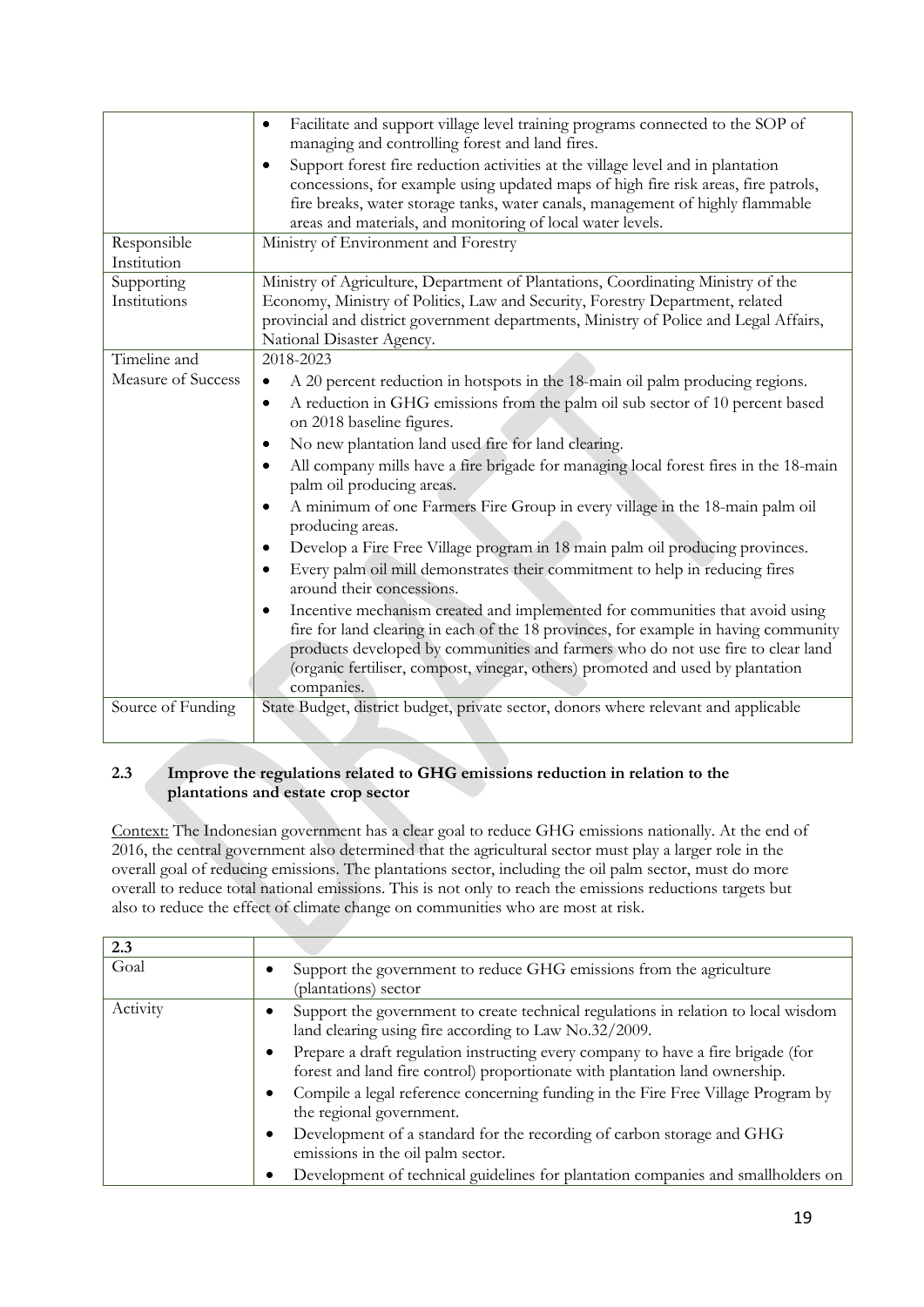|                       | how to reduce emissions from the upstream oil palm sector.                                     |
|-----------------------|------------------------------------------------------------------------------------------------|
|                       | Educate local communities concerning relevant regulations and techniques for land<br>$\bullet$ |
|                       | clearing without fire.                                                                         |
|                       | Develop a national database on carbon storage and GHG emissions connected to<br>٠              |
|                       | the palm oil sector in Indonesia.                                                              |
| Responsible           | Ministry of Agriculture                                                                        |
| Institution           |                                                                                                |
| Supporting            | Ministry of Environment and Forestry, Peatland Restoration Board, Department of                |
| Institutions          | Plantations, Department of Forestry, relevant provincial and district government               |
|                       | departments                                                                                    |
| Timeline and          | 2018-2023                                                                                      |
| Measure of Success    | Publish updated instructions related to local wisdom and the use of fire in land<br>$\bullet$  |
|                       | clearing according to Law No.32/2009.                                                          |
|                       | Development a standard for the counting and storage of carbon and GHG<br>$\bullet$             |
|                       | emissions in the oil palm sector that is nationally agreed upon and internationally            |
|                       | accepted.                                                                                      |
|                       | Development of a database of carbon values and GHG emissions produced by the<br>٠              |
|                       | Indonesian oil palm sector.                                                                    |
|                       | Ongoing technical training about reducing GHG emissions from the palm oil<br>٠                 |
|                       | plantation sector.                                                                             |
|                       | Organize annual education sessions on regulations and techniques in each of the<br>٠           |
|                       | 18-oil palm producing provinces to increase understanding among key stakeholders               |
|                       | about reducing forest fires to lower GHG emissions at least once a year in every               |
|                       | district.                                                                                      |
| <b>Funding Source</b> | State Budget, District Budget, donors, other sources.                                          |

#### **2.4 Using the most appropriate land for plantation and estate crop development to reduce GHG emissions.**

Context: An important part of the reduction of emissions and land use change activity in the NAP depends on utilizing land that has already been opened for cultivation and that has low levels of high biodiversity. This is a complex matter encompassing numerous aspects and involving several different parties. Because of this it is important that all relevant parties involved in this action work together to create more efficient land use choices as part of the plan for national development and land use planning in Indonesia.

| 2.4         |                                                                                                                                                                                                                                                                                                                                                                                                                                                                                                                                                                                                                                                                                                                                      |
|-------------|--------------------------------------------------------------------------------------------------------------------------------------------------------------------------------------------------------------------------------------------------------------------------------------------------------------------------------------------------------------------------------------------------------------------------------------------------------------------------------------------------------------------------------------------------------------------------------------------------------------------------------------------------------------------------------------------------------------------------------------|
| Goal        | Optimizing the use of low quality forest land for future plantation development to<br>reduce GHG emissions.                                                                                                                                                                                                                                                                                                                                                                                                                                                                                                                                                                                                                          |
| Activity:   | Identify low biodiversity land inside and outside the forest estate including land<br>ownership status.<br>Basic data concerning the control of such land.<br>Social and ecological research concerning the use of such land for plantation<br>development.<br>Develop Strategic Investment Action Plan - SIAP (district government planning<br>٠<br>tool) and land maps that are prepared and used in district government land use<br>planning more completely by district governments, Ministry of Agrarian Affairs,<br>Department of Plantations, plantation companies, and related stakeholders.<br>Increase the utilization of low biodiversity forest land inside and outside forest<br>٠<br>areas for plantation development. |
| Responsible | Ministry of Environment and Forestry                                                                                                                                                                                                                                                                                                                                                                                                                                                                                                                                                                                                                                                                                                 |
| Institution |                                                                                                                                                                                                                                                                                                                                                                                                                                                                                                                                                                                                                                                                                                                                      |
| Supporting  | Ministry of Agrarian Affairs, National Land Board, Bureau of Environmental Office at                                                                                                                                                                                                                                                                                                                                                                                                                                                                                                                                                                                                                                                 |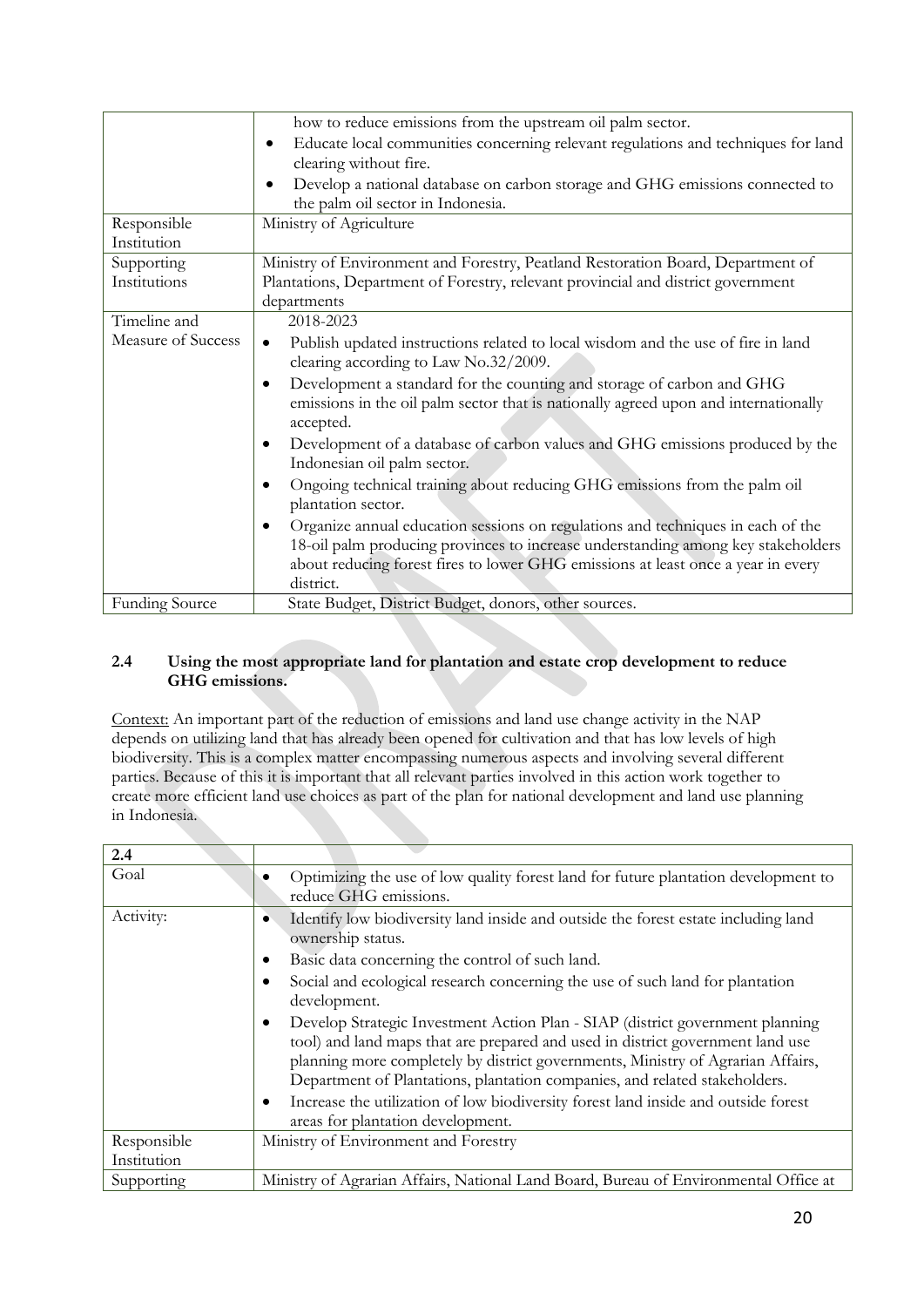| Institutions          | provincial and district level, Ministry of Agriculture, Forestry departments within<br>provinces, related local governments at district/city level, and plantations which will<br>produce palm on the low-quality biodiversity land. |
|-----------------------|--------------------------------------------------------------------------------------------------------------------------------------------------------------------------------------------------------------------------------------|
| Timeline and          | 2018-2023                                                                                                                                                                                                                            |
| Measure of Success    | Provide regulations and technical rules about the use of low quality land for<br>٠<br>plantation development.                                                                                                                        |
|                       | A 20 percent reduction of GHG emissions in 18 provinces due to the use of low-<br>٠<br>carbon land for plantation development.<br>Low quality land that is identified nationally to be used according to its suitability.            |
| <b>Funding Source</b> | CPO Fund, State Budget                                                                                                                                                                                                               |

#### **2.5 Developing alternative energy sources from palm oil by products**

Context: One of the national government policies in relation to electricity provision is the optimising of renewable alternative energy sources. The government has also committed to reduce GHG emissions by 26 percent by 2020. The use of palm oil mill effluent is one way to reach both above targets. It is estimated that palm oil by-product can reach 43.9 million tons/year which could produce 90 million m<sup>3</sup> of Palm Oil Mill Effluent (POME). This has the potential to produce three million megawatts of electricity.

In undertaking the above there are several roadblocks, including the uneconomic price of electricity and distributional infrastructure that is not yet complete. Because of that, policy support and incentive schemes will be needed to lift the development and use of renewable energy that comes from palm oil byproducts.

| 2.5               |                                                                                                     |
|-------------------|-----------------------------------------------------------------------------------------------------|
| Goal              | Increase the palm oil sector contribution to the use of renewable energy.<br>٠                      |
|                   | Reduce GHG emissions.<br>$\bullet$                                                                  |
| Activity          | Supporting the creation of an incentive scheme for the use of palm oil mill effluent                |
|                   | (POME) as an alternative energy source.                                                             |
|                   | Undertake development in infrastructure in relation to the distribution of electricity<br>$\bullet$ |
|                   | that comes from POME from both the government and private sector.                                   |
| Responsible       | Ministry of Energy and Mineral Resources                                                            |
| Supporting        | Coordinating Ministry of Economic Affairs, Minister of State Owned Enterprises,                     |
| Institutions      | Ministry of Agriculture, Ministry of Environment and Forestry, National Electricity                 |
|                   | Board, National Gas Board.                                                                          |
| Timeline and      | $2018 - 2023$                                                                                       |
| Measure of        | 90 percent of mills to use POME as an alternative energy source.<br>٠                               |
| <b>Success</b>    | 10 percent increase in electricity obtained from POME in the 18-main oil palm                       |
|                   | producing provinces.                                                                                |
| Source of Funding | State Budget, District Budget, private sector, other sources where applicable.                      |

#### **2.6 Improved protection of environmental services**

Context: The importance of environmental services is increasingly being understood across the world. In Indonesia, the concept is linked to sustainable development, the protection of national parks and other high biodiversity areas, the protection of essential ecosystem areas, and the concept of carrying capacity. However, protection of these important environmental services in some areas is not yet fully understood. To protect the national interest both now and for generations to come, it is important to support the Government's efforts to increase and protect these vital areas within agricultural landscapes.

| 2.6      |                                                                                                                                                   |
|----------|---------------------------------------------------------------------------------------------------------------------------------------------------|
| Goal     | Improved water conservation and ecosystem protection.                                                                                             |
| Activity | Coordination between government departments by synchronizing water<br>and ecosystem regulations and their official departmental responsibilities. |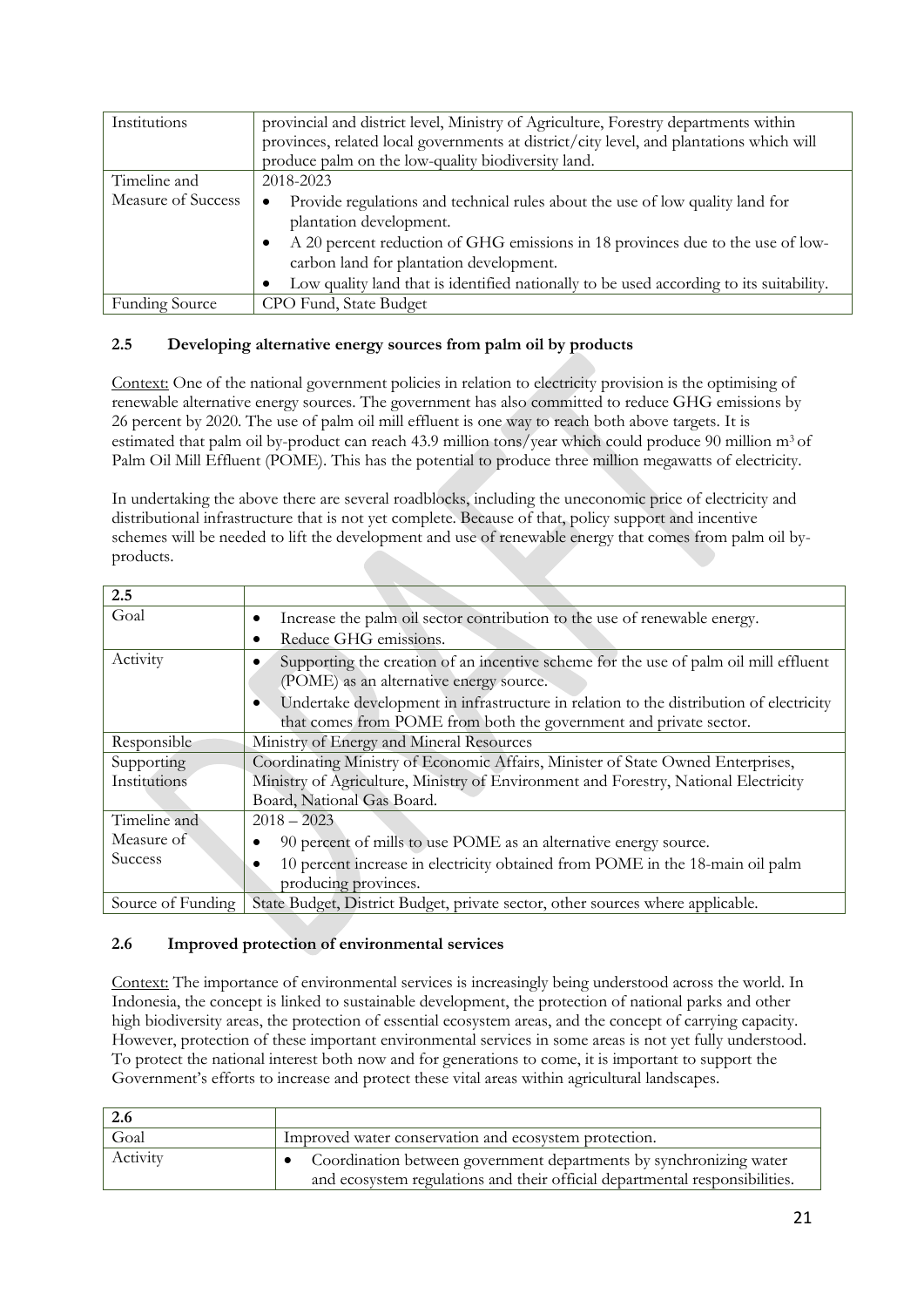|                         | Create new restoration regulations for riverine areas and water springs.<br>$\bullet$ |
|-------------------------|---------------------------------------------------------------------------------------|
|                         | Reconciliation and increasing awareness of areas with protected<br>٠                  |
|                         | environmental functions.                                                              |
|                         | Peatland restoration as part of improving ecosystem services.                         |
|                         | Provide a practical example how the IP4T (Inventarisasi Penguasaan,<br>$\bullet$      |
|                         | Pemilikan, Penggunaan dan Pemanfaatan Tanah: Inventory of the Control, Ownership,     |
|                         | Use and Utilisation of Land) process could clarify land ownership.                    |
|                         | Rehabilitation of areas near water and riversides.<br>٠                               |
|                         | Improving agroforestry practices within oil palm plantations surrounding<br>٠         |
|                         | river and water springs.                                                              |
|                         | Use of technical and physical constructions (e.g. dams for blocking canals)           |
|                         | to support in the conservation of water and land.                                     |
| Responsible Institution | Ministry of the Environment and Forestry                                              |
| Supporting Institutions | Coordinating Ministry of the Economy, Ministry of Public Works, Ministry of           |
|                         | Agrarian Affairs, Ministry of Agriculture, Peatland Restoration Board, relevant       |
|                         | district government departments.                                                      |
| Timeline and Measure    | $2018 - 2023$                                                                         |
| of Success              | Annual coordination meetings amongst key government departments<br>٠                  |
|                         | demonstrating improved synchronizing and cross management of water                    |
|                         | and ecosystem regulations and their official departmental responsibilities            |
|                         | related to the plantation sector.                                                     |
|                         | Official guidelines on riparian area and water springs restoration practices.         |
|                         | Official nomination of areas that have a protected environmental function<br>٠        |
|                         | in 18 provinces.                                                                      |
|                         | Implementation of peatland restoration in eight provinces.                            |
|                         | Demonstrate a successful IP4T (above) process for land allocation for (i)             |
|                         | forested land that has been designated for estate crops and (ii) estate crop          |
|                         | land that will be returned to the forest estate.                                      |
|                         | Rehabilitation of water spring and riparian areas in the 18-palm oil                  |
|                         | producing provinces.                                                                  |
|                         | Agroforestry practices more commonly used within the palm oil                         |
|                         | plantations for management of water springs and riparian areas.                       |
|                         | Technical constructions (e.g. dams for canal blocking) more regularly used            |
|                         | for the improved management of water and land in the palm oil sector.                 |
| Source of Funding       | State Budget, private sector, other sources                                           |

#### **Component 3: Improved Governance and Conflict Resolution**

#### **3.1 Implementation of the One Map policy as a tool to help address land related conflict**

Context: The use of basic maps that differ between departments and other institutions often create land conflict because of overlapping land claims. One of the challenges in reducing land related conflict is the lack of an implementing policy in relation to one national map. The creation of the one map can become a reference for stakeholders and give legal certainty for SPO plantations.

| 3.1                                                                                |                                                                              |  |
|------------------------------------------------------------------------------------|------------------------------------------------------------------------------|--|
| Goal                                                                               | Using the one map policy to help finish land related conflict related to the |  |
|                                                                                    | plantation sector.                                                           |  |
| Activity<br>Compile and reconcile the maps that are used in the plantation sector. |                                                                              |  |
|                                                                                    | Update the completed maps at least every 5 years.                            |  |
|                                                                                    | Encourage the Ministry of Agrarian Affairs/ National Land Board to           |  |
|                                                                                    | facilitate a process of participatory training for the related district      |  |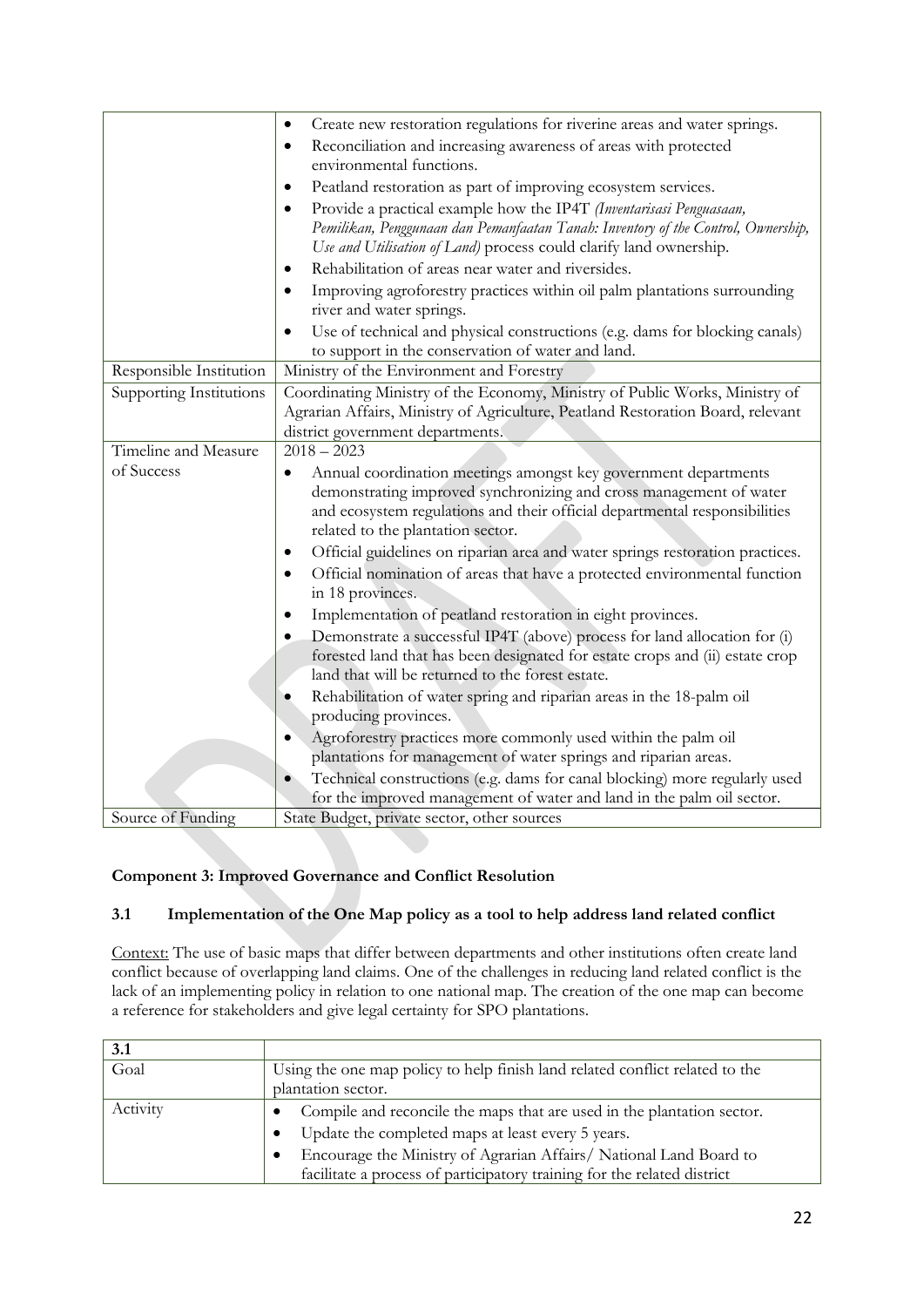|                    | government departments, companies and communities in plantation areas.         |  |
|--------------------|--------------------------------------------------------------------------------|--|
|                    | Support the implementation of the relevant regulations on Procedures for<br>٠  |  |
|                    | Settling Land Tenure in the Forest Zone, by helping to form and strengthen     |  |
|                    | IP4T (Inventory Control, Ownership, Use and Utilization of Land) teams.        |  |
| Responsible        | Geospatial Information Agency (BIG)                                            |  |
| Institutions       |                                                                                |  |
| Supporting         | Ministry of Home Affairs, Ministry of Agriculture, Minister of Environment and |  |
| Institutions       | Forestry, Ministry of Agrarian Affairs/National Land Board, related district   |  |
|                    | government officials.                                                          |  |
| Timeline and       | 2018-2023                                                                      |  |
| Measure of Success | The completion of an official One Map in each of the 18-main palm oil<br>٠     |  |
|                    | producing provinces.                                                           |  |
|                    | Undertake participatory mapping facilitation in the 18-main palm oil<br>٠      |  |
|                    | producing provinces.                                                           |  |
|                    | A reduction in conflict of 10 percent in palm oil producing provinces per<br>٠ |  |
|                    | vear.                                                                          |  |
| Source of Funding  | State Budget, District Budget, CPO Fund, other sources where applicable.       |  |

#### **3.2 Ensuring adherence to community oil palm plantation development**

Context: Palm oil development has supported many rural communities and regions, and current Indonesian regulations are clear on preparing community plantations for at least 20 percent of a business plantation concession. To create a more consistent level of the number of plantations with community plantations, more intensive oversight is needed from the relevant government departments who provides the licences and commitment from the private sector.

| 3.2                                |                                                                                                                                                                                                                                                                                                                                                                                                                                                                                          |  |
|------------------------------------|------------------------------------------------------------------------------------------------------------------------------------------------------------------------------------------------------------------------------------------------------------------------------------------------------------------------------------------------------------------------------------------------------------------------------------------------------------------------------------------|--|
| Goal                               | Increase community oil palm plantations where they are regulated to occur.                                                                                                                                                                                                                                                                                                                                                                                                               |  |
| Activity                           | Support the unification of related regulations and guidelines in connection to<br>community oil palm plantation development.<br>Effectively communicate the existing regulations about community oil palm<br>$\bullet$<br>plantations.<br>Develop a national system for effectively monitoring and evaluating the<br>development of community oil palm plantation areas.<br>Devise a mechanism of incentives and sanctions in the development of<br>٠<br>community palm oil plantations. |  |
| Responsible<br>Institution         | Ministry of Agriculture                                                                                                                                                                                                                                                                                                                                                                                                                                                                  |  |
| Supporting<br>Institutions         | Ministry of Agrarian Affairs/ National Land Board, relevant district government<br>authorities, Ministry of Environment and Forestry, private sector, NGOs.                                                                                                                                                                                                                                                                                                                              |  |
| Timeline and<br>Measure of Success | 2018-2023<br>Unify regulations concerning community palm oil plantation development.<br>Undertake socialisation of the existing regulations on community plantations<br>$\bullet$<br>in the 18 provinces.<br>Increase the construction of community plantations by 50% (baseline 2017<br>٠<br>level) of existing community plantations).<br>Reduction in conflict related to plantation-community conflict by 20%<br>٠<br>(baseline 2017).                                               |  |
| Source of Funding                  | State Budget, District Budget, private sector, other sources.                                                                                                                                                                                                                                                                                                                                                                                                                            |  |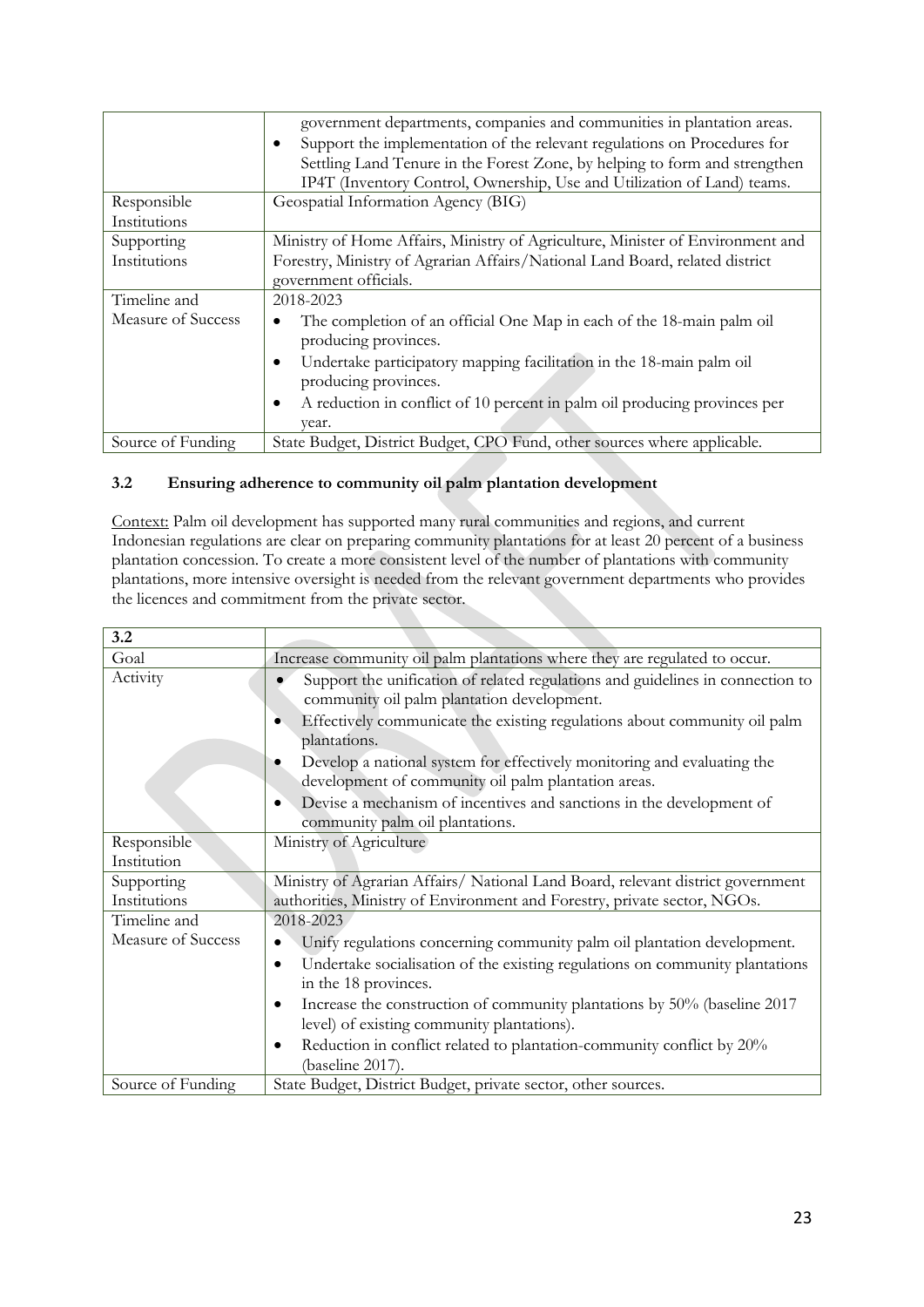#### **3.3 Address and complete land conflict issues quicker**

Context: Land conflict is an unfortunate reality in the plantations sector. They occur among other reasons due to the inequality related to control over land. In 2016, the Ministry of Agriculture noted that there were 439 land-use conflict cases related to oil palm. When such conflict occurs, it is in everyone's interest to resolve conflicts quickly, professionally, fairly and without violence.

The Ministry of Agrarian Affairs/National Land Board has issued Regulation No.3/2011 about the Management, Assessment, and Handling of Land Cases. This regulation can be used for addressing plantation land related conflict as effectively as possible.

| 3.3                |                                                                                                                                                                                                                                                                                       |  |
|--------------------|---------------------------------------------------------------------------------------------------------------------------------------------------------------------------------------------------------------------------------------------------------------------------------------|--|
| Goal               | Address plantation land related disputes in an effective and efficient manner using                                                                                                                                                                                                   |  |
|                    | existing infrastructure.                                                                                                                                                                                                                                                              |  |
| Activity           | Identify the existence of the social conflict resolution teams at the district<br>$\bullet$<br>level.                                                                                                                                                                                 |  |
|                    | Evaluate the team's ability to undertake land related conflict resolution at least<br>$\bullet$<br>annually.                                                                                                                                                                          |  |
|                    | Strengthen the authority of the team addressing conflict resolution at the<br>$\bullet$<br>provincial and district level.                                                                                                                                                             |  |
|                    | Ministry of Agrarian Affairs/National Land Board, Ministry of Environment<br>٠<br>and Forestry, and Ministry of Internal Affairs to work together with a<br>professional organization to increase the capacity of the land conflict<br>resolution teams at the province and district. |  |
|                    | Undertake mediation training for the district teams responsible for managing<br>$\bullet$<br>and mediating plantation land related conflict within the 18 provinces.                                                                                                                  |  |
| Responsible        | Ministry of Agrarian Affairs/ National Land Board                                                                                                                                                                                                                                     |  |
| Supporting         | Ministry of Agriculture, Ministry of Internal Affairs, Ministry of Law and Human                                                                                                                                                                                                      |  |
| Institutions       | Rights, Indonesian police, Regional Government, Ministry of Environment and                                                                                                                                                                                                           |  |
|                    | Forestry, district government, District Attorney.                                                                                                                                                                                                                                     |  |
| Timeline and       | 2018-2023                                                                                                                                                                                                                                                                             |  |
| Measure of Success | Identify which districts in the 18 provinces have these teams and assess their<br>number and performance.                                                                                                                                                                             |  |
|                    | Undertake conflict resolution training for the land conflict resolution teams in<br>$\bullet$<br>18 provinces.                                                                                                                                                                        |  |
|                    | Implement conflict resolution and mediation on land related conflict in the 18<br>provinces.                                                                                                                                                                                          |  |
|                    | An increase in the number of land conflict cases solved by non-litigation                                                                                                                                                                                                             |  |
|                    | processes by 10 percent based on 2017 figures.                                                                                                                                                                                                                                        |  |
| Source of Funding  | State Budget, District Budget, other sources.                                                                                                                                                                                                                                         |  |

#### **Component 4: ISPO Certification and Market Access of ISPO certified Palm Oil products**

#### **4.1 Accelerate ISPO certification for Indonesian smallholders and plantations**

Context: Up to the second quarter of 2017, the number of plantation companies that have obtained ISPO certification is 266 out of 867 total companies (ISPO Secretariat, 2017). As part of the push to a sustainable palm oil sector, it is important to increase the number of sustainably certified plantation companies and smallholders. Partnership models by the government and companies (such as publicprivate partnerships) are one way to increase the speed of certification for smallholders.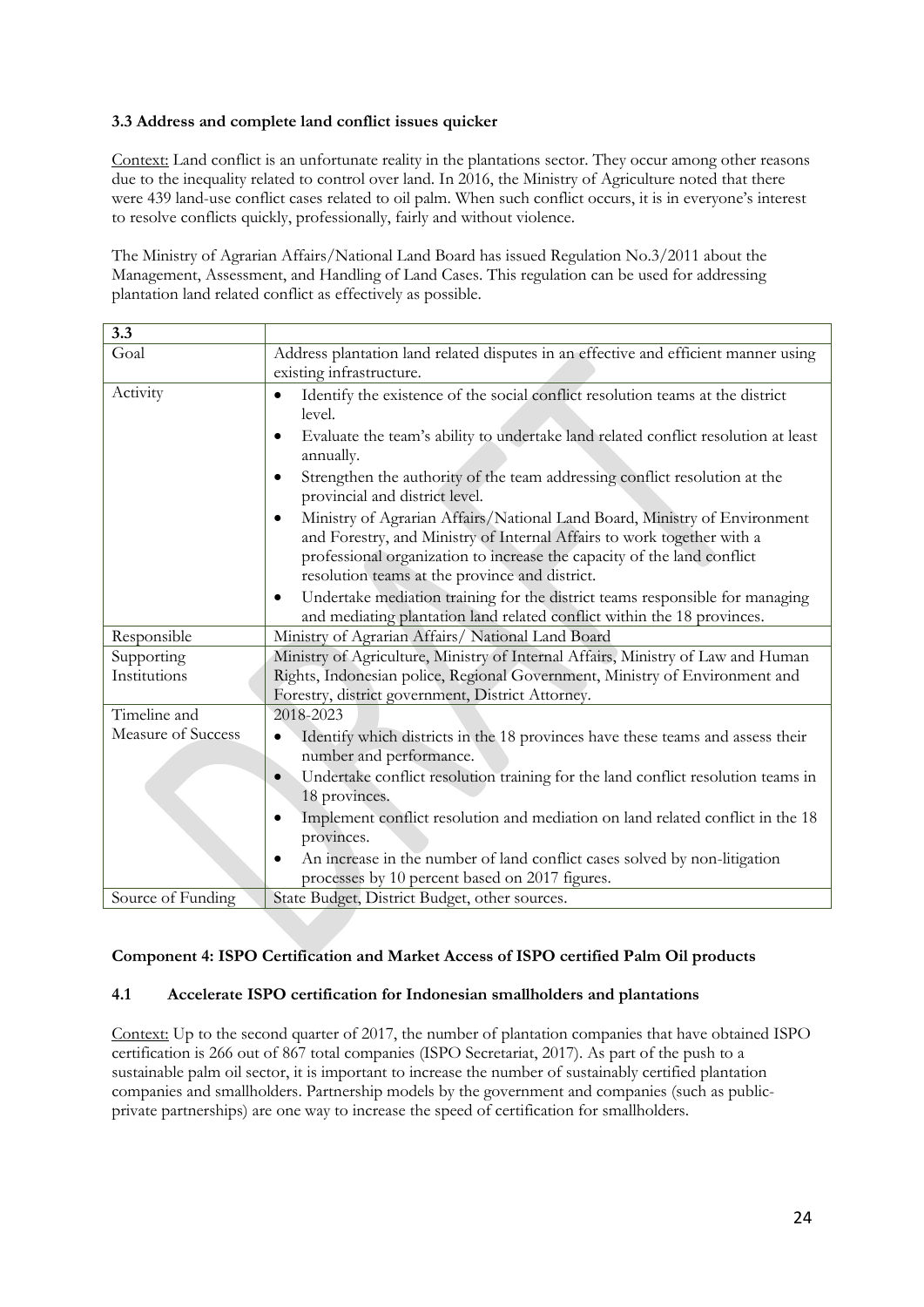| 4.1                        |                                                                                                                                                                                                                                                                                                                                                                                                                                                                                                                                                                                                                                                                                                                                                                                                                          |  |
|----------------------------|--------------------------------------------------------------------------------------------------------------------------------------------------------------------------------------------------------------------------------------------------------------------------------------------------------------------------------------------------------------------------------------------------------------------------------------------------------------------------------------------------------------------------------------------------------------------------------------------------------------------------------------------------------------------------------------------------------------------------------------------------------------------------------------------------------------------------|--|
| Goal                       | Accelerate the implementation of ISPO certified plantation companies and<br>smallholders.                                                                                                                                                                                                                                                                                                                                                                                                                                                                                                                                                                                                                                                                                                                                |  |
| Activity                   | Increase the speed in completing the district and provincial spatial plan to<br>support ISPO certification.<br>Facilitate smallholders to obtain required land, plantation and environmental<br>licences.<br>Complete the relevant licensing procedure for plantation companies in a timely<br>manner as per ISPO certification standards.<br>Form sustainable oil palm platforms in key priority provinces/districts to<br>$\bullet$<br>increase the commitment, coordination, and advocacy of all key stakeholders in<br>supporting the increase in speed of ISPO certification.<br>Increase the commitment and involvement of plantation companies in<br>$\bullet$<br>supporting and leading its suppliers to obtain ISPO certification.<br>Form ISPO Clinics at the district level in main oil palm producing areas. |  |
| Responsible<br>Institution | Ministry of Agriculture                                                                                                                                                                                                                                                                                                                                                                                                                                                                                                                                                                                                                                                                                                                                                                                                  |  |
| Supporting<br>Institution  | Ministry of Agrarian Affairs/National Land Board, Ministry of Environment and<br>Forestry, accreditation and certification auditing bodies, private sector, relevant<br>district government departments.                                                                                                                                                                                                                                                                                                                                                                                                                                                                                                                                                                                                                 |  |
| Timeline and               | $2018 - 2023$                                                                                                                                                                                                                                                                                                                                                                                                                                                                                                                                                                                                                                                                                                                                                                                                            |  |
| Measure of Success         | Certify 100 smallholder organizations and 600 plantation companies.<br>$\bullet$<br>Form 18 sustainable palm oil platforms in every major palm oil producing<br>$\bullet$<br>province and district.<br>Form ISPO Clinics in the 18-main palm oil producing provinces.                                                                                                                                                                                                                                                                                                                                                                                                                                                                                                                                                    |  |
| Funding source             | State Budget, District Budget, CPO Fund, private sector, donors, other sources.                                                                                                                                                                                                                                                                                                                                                                                                                                                                                                                                                                                                                                                                                                                                          |  |

#### **4.2 Increased acceptance by key stakeholders of the ISPO Certification System in national and international markets**

Context: The ISPO certification system officially began in 2011 but it is not yet running optimally across all plantations in Indonesia. Apart from that, palm oil products that have been produced from ISPO certified plantations are yet to obtain a clear position and place in international markets. This situation requires a well-planned communications and promotions strategy to guarantee that the domestic and international markets will accept ISPO as an international standard. An ISPO certification standard that is transparent and credible is a key to increase the reputation of the national palm oil sector.

| 4.2         |                                                                                                                                                                                                                                                                                                                                                                                                                                                                                                                                                                                                                                                                                                                                                                                                                                                                 |
|-------------|-----------------------------------------------------------------------------------------------------------------------------------------------------------------------------------------------------------------------------------------------------------------------------------------------------------------------------------------------------------------------------------------------------------------------------------------------------------------------------------------------------------------------------------------------------------------------------------------------------------------------------------------------------------------------------------------------------------------------------------------------------------------------------------------------------------------------------------------------------------------|
| Goal        | Increased acceptance of ISPO amongst important national and international<br>stakeholders.                                                                                                                                                                                                                                                                                                                                                                                                                                                                                                                                                                                                                                                                                                                                                                      |
| Activity    | Develop a long-term communications and promotion Road map strategy<br>concerning ISPO acceptance at the national and international level.<br>Document all the positive improvements that have been undertaken by key<br>stakeholders.<br>Develop a cooperation strategy with consumer countries (responsible buyer<br>٠<br>countries) via initiatives recommended by the Coordinating Ministry of<br>Economic Affairs.<br>Increased frequency of socialization of ISPO to key targeted audiences (for<br>$\bullet$<br>example: relevant district and provincial government departments, smaller<br>plantation companies, smallholders, schools, youth organizations and<br>community groups), including an evaluation of this communication approach.<br>Provide advocacy for companies and smallholders that have already obtained<br>٠<br>ISPO certification. |
| Responsible | Ministry of Agriculture.                                                                                                                                                                                                                                                                                                                                                                                                                                                                                                                                                                                                                                                                                                                                                                                                                                        |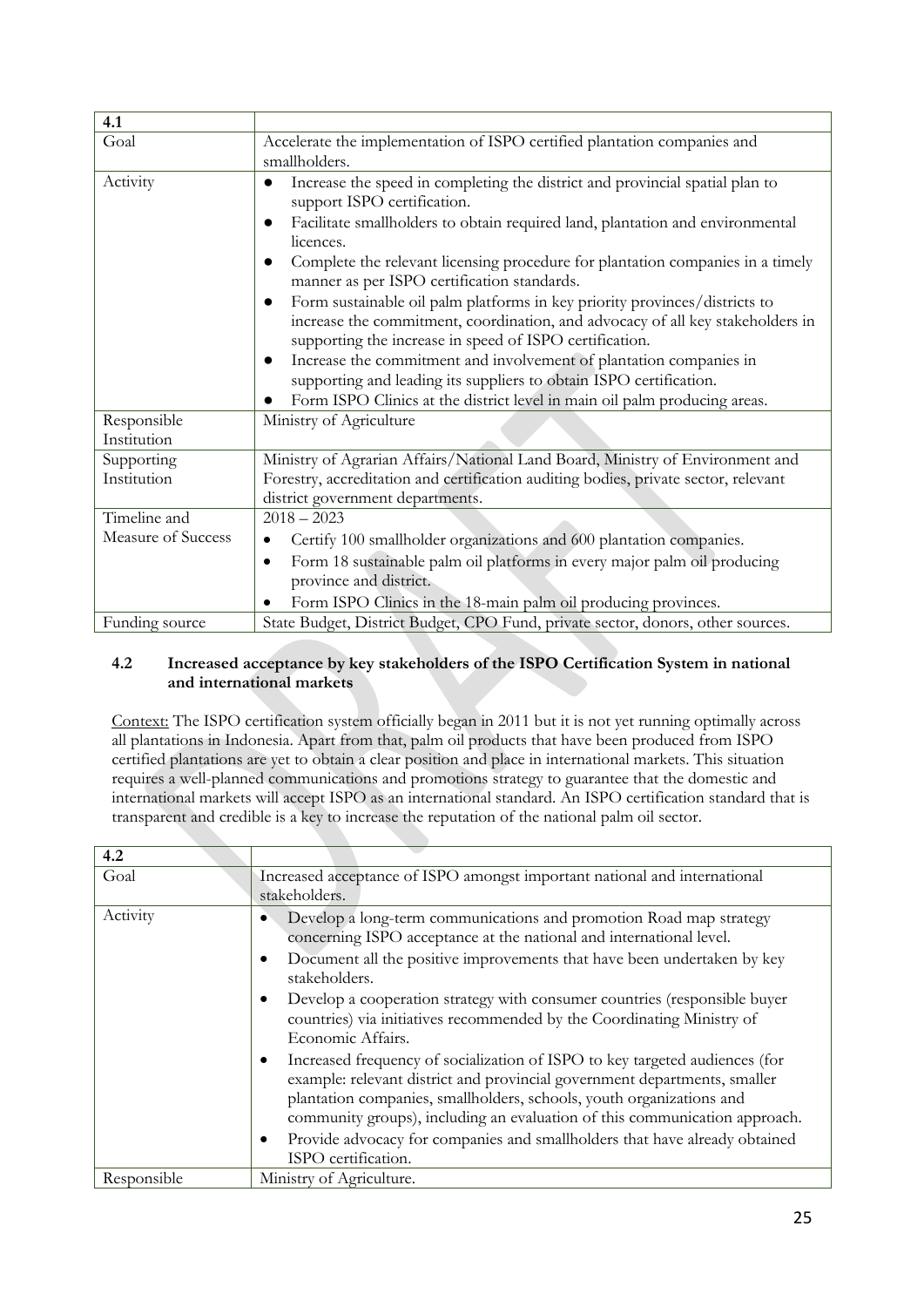| Institution           |                                                                                      |  |
|-----------------------|--------------------------------------------------------------------------------------|--|
| Supporting            | Ministry of Coordinating Economy, Foreign Affairs, Trade, Ministry of                |  |
| Institutions          | Environment and Forestry, National Standard Setting Organizations, relevant district |  |
|                       | governments, plantation companies, NGOs, Indonesian palm oil plantation              |  |
|                       | company association, smallholder associations.                                       |  |
| Timeline and          | $2018 - 2023$                                                                        |  |
| Measure of Success    | Long term communications and marketing strategy concerning ISPO                      |  |
|                       | certification acceptance developed.                                                  |  |
|                       | 18 palm oil producing provinces have ongoing ISPO communications                     |  |
| campaigns.            |                                                                                      |  |
|                       | 50 formal Indonesian government agreements with importing countries and<br>$\bullet$ |  |
|                       | buyer companies concerning ISPO certification acceptance.                            |  |
| <b>Funding Source</b> | State Budget, District Budget, CPO Fund, private sector, other sources.              |  |

#### **4.3 Strengthen the institution and governance of ISPO**

Context: The credibility of a certification system depends upon its acceptance by its stakeholders. The issue of accepting ISPO certification is closely connected to the good governance and capacity of the ISPO Commission and Secretariat. It is therefore necessary to strengthen the capacity and governance of ISPO via the involvement of all stakeholders.

| 4.3                   |                                                                                                                                                                                                                                          |  |  |  |
|-----------------------|------------------------------------------------------------------------------------------------------------------------------------------------------------------------------------------------------------------------------------------|--|--|--|
| Goal                  | Increase the credibility of the ISPO system.                                                                                                                                                                                             |  |  |  |
|                       | Improve the governance of ISPO.                                                                                                                                                                                                          |  |  |  |
| Activity              | Enrich and improve the principles and criteria of the ISPO system to a national<br>٠<br>standard.                                                                                                                                        |  |  |  |
|                       | Build a system of checks and balances for ISPO that is transparent, accountable,<br>and can be shown, among other things, by building a monitoring system<br>overseen by an independent institution who is responsible at the evaluation |  |  |  |
|                       | process.<br>Improve the access to information regarding ISPO certification that can be<br>immediately and easily accessed by all stakeholders.                                                                                           |  |  |  |
|                       | Build a participative monitoring and evaluation system in relation to the<br>implementation and effect of ISPO certification.                                                                                                            |  |  |  |
| Responsible           | Ministry of Agriculture                                                                                                                                                                                                                  |  |  |  |
| Institution           |                                                                                                                                                                                                                                          |  |  |  |
| Supporting            | Ministry of Coordinating Affairs, National Accreditation Board, Certification Bodies,                                                                                                                                                    |  |  |  |
| Institution           | State Budget, District Budget, National Standard Board, related local governments.                                                                                                                                                       |  |  |  |
| Timeline and          | $2018 - 2023$                                                                                                                                                                                                                            |  |  |  |
| Measure of Success    | Standardized and strengthened ISPO.                                                                                                                                                                                                      |  |  |  |
|                       | Development of a transparent checks and balances system for ISPO                                                                                                                                                                         |  |  |  |
|                       | Development of an up to date information system that is easy to access by all<br>parties.                                                                                                                                                |  |  |  |
|                       | An effective monitoring and evaluation system in relation to ISPO                                                                                                                                                                        |  |  |  |
|                       | implementation and the effects of ISPO certification.                                                                                                                                                                                    |  |  |  |
| <b>Funding Source</b> | State Budget, District Budget, CPO Fund, other sources.                                                                                                                                                                                  |  |  |  |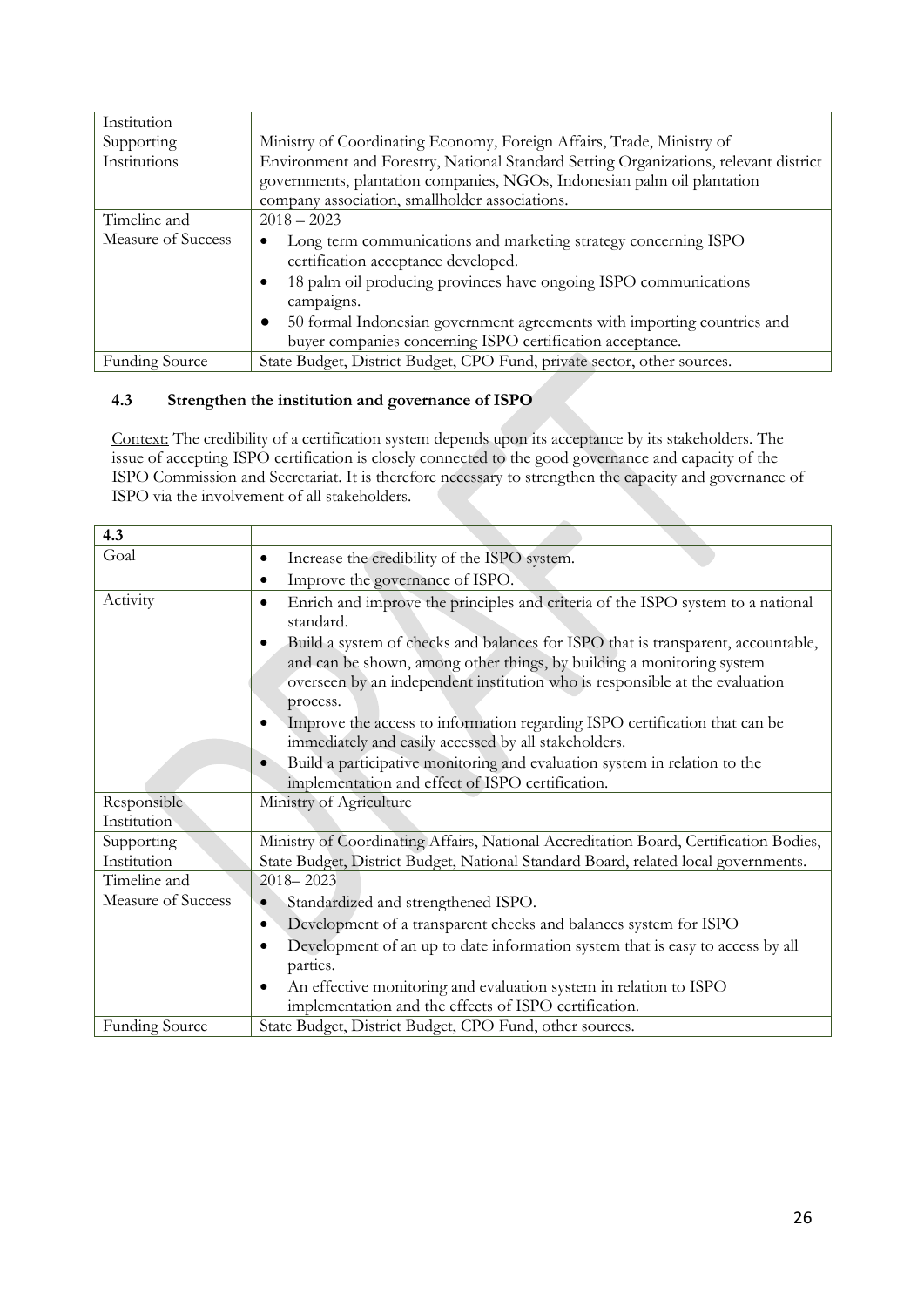# **Attendance List of Participants FOKSBI, 2016-2017**

| N <sub>0</sub> | Name                                          | <b>Organization Code</b>           | $\mathbf{N}\mathbf{o}$ | Name                                 | <b>Organisation Code</b> |
|----------------|-----------------------------------------------|------------------------------------|------------------------|--------------------------------------|--------------------------|
| 1              | Ir. Musdalifah Machmud, MT                    | KEMENKO Ekonomi                    | 117                    | Iswandi Ilvas                        | PT.BGA                   |
| 2              | Dr. Ir. Wilistra Danny, M.For, Sc             | KEMENKO Ekonomi                    | 118                    | Willy Heriadi                        | PT. BGA                  |
| 3              | Dr. Rusman Heriawan                           | <b>KEMENKEU</b>                    | 119                    | Edy Suryanto                         | PT.SIMP Tbk              |
| $\overline{4}$ | Ir. Mukti Sarjono, M.Sc                       | <b>KEMENTAN</b>                    | 120                    | Ganjar Gumelar                       | PT. Lonsum               |
| 5              | Ir. Gamal Nasir, MS                           | <b>KEMENTAN</b>                    | 121                    | Paul U                               | PT. Forest C             |
| 6              | Ir. Bambang, MM                               | <b>KEMENTAN</b>                    | 122                    | Efdy $R$                             | PT. Bakrie Plt           |
| $\overline{7}$ | Ir. Irmijati R Nurbahar MSc                   | <b>KEMENTAN</b>                    | 123                    | Nugorho Wahyu W                      | Ivomas Tunggal           |
| 8              | Dr. Ir. Herdradjat Natawidjadja, M.Sc         | <b>KEMENTAN</b>                    | 124                    | Arief Susanto / Alex Experton        | Cargill                  |
| 9              | Dr. Ir. Dwi Praptomo Sudjatmiko, MS           | <b>KEMENTAN</b>                    | 125                    | Yunita Sidauruk / Colin Lee          | Cargill                  |
| 10             | Drs. Dudi Gunadi, B.Sc, M.Sc                  | <b>KEMENTAN</b>                    | 126                    | Dr. Ir. Jono Munandar                | <b>MAKSI</b>             |
| 11             | Ir. Dedi Junaedi, MSc                         | <b>KEMENTAN</b>                    | 127                    | Dr. Darmono Taniwiryono Msc.         | <b>MAKSI</b>             |
| 12             | DR. Ir. Kasdi Subagyono, MSc                  | <b>KEMENTAN</b>                    | 128                    | Dr. Eko Rudi Cahyadi                 | <b>MAKSI</b>             |
| 13             | Ir. Fathan A. Rasyid, M.Ag                    | <b>KEMENTAN</b>                    | 129                    | Dr. Ermanto Fahamsyah SH. MH.        | FP2SB                    |
| 14             | Dr. Ir. Surachman Suwandi, MP                 | <b>KEMENTAN</b>                    | 130                    | Ahmad Manggabarani                   | FP2SB                    |
| 15             | Ir. Hendrianto, MM                            | <b>KEMENKOPUKM</b>                 | 131                    | Dr.Ir. Sudarsono                     | FP2SB                    |
| 16             | Ir. Devi Rimayanti                            | <b>KEMENKOPUKM</b>                 | 132                    | Rudy Lamuru S, Pt                    | FP2SB                    |
| 17             | Ir. Yuyu Rahayu, M.Sc                         | Kemen LHK                          | 133                    | Ir. Nyoto Santoso, MS                | FP2SB                    |
| 18             | Ir. Antung Dedy Radiansyah, MP                | Kemen LHK                          | 134                    | Ir. Darmansyah, MSc                  | FP2SB                    |
| 19             | <b>Untung Suprapto</b>                        | Kemen LHK                          | 135                    | Prof. Dr. Sudirman Y                 | FP2SB                    |
| 20             | Ir. Muhammad Said, MM                         | Kemen LHK                          | 136                    | Ir. Rismansyah Danasaputra MM        | FP2SB                    |
| 21             | Rasyidah Harahap                              | Kemen LHK                          | 137                    | Eko Sanjaya Tamba                    | FP2SB                    |
| 22             | Rikha Aryani Surya                            | Kemen LHK                          | 138                    | Edy Martono                          | <b>DMSI</b>              |
| 23             | Anik Buyung S                                 | Kemen LHK                          | 139                    | Ir. Derom Bangun                     | <b>DMSI</b>              |
| 24             | Dony Purnomo JE, ST                           | <b>BSN</b> / KAN                   | 140                    | Lalang Buana                         | <b>DMSI</b>              |
| 25             | Drs. Suprapto, MPS                            | <b>BSN</b> / KAN                   | 141                    | Ir. Nogoseno                         | <b>DMSI</b>              |
| 26             | Dr. Ir. Sri Yanti JS, MPM                     | <b>BAPPENAS</b>                    | 142                    | M Darto                              | <b>SPKS</b>              |
| 27             | Ali Muharom                                   | <b>BAPPENAS</b>                    | 143                    | Saut Sinaga                          | <b>SPKS</b>              |
| 28             | Dhini Maghfirra                               | <b>BAPPENAS</b>                    | 144                    | Swisto Uwin                          | <b>SPKS</b>              |
| 29             | Drs. Sayuti Is, MM                            | Kemen ATR/BPN                      | 145                    | Sabarudin                            | <b>SPKS</b>              |
| 30             | Drs. H. Muhammad Hikmad, M.H.                 | Kemen ATR.BPN                      | 146                    | Heru Komarudin                       | <b>CIFOR</b>             |
| 31             | Drs. H. Teddy Rukfiadi                        | Kemen ATR/BPN                      | 147                    | Ahmad Dermawan                       | <b>CIFOR</b>             |
| 32             | Djufrianto                                    | Kemen ATR/BPN                      | 148                    | Daniel Murdiyoso                     | <b>CIFOR</b>             |
| 33             | Ir. R M Adi Darmawan, M.Eng.Sc                | Kemen ATR/BPN                      | 149                    | Guntur C Prabowo                     | <b>INOBU</b>             |
| 34             | Dr. Rizari / Drs. Nyoto Suwignyo,<br>MМ       | <b>KEMENDAG RI</b>                 | 150                    | Norita Kumala                        | WRI I                    |
| 35             | Nurlaila Nur Muhammad SE, MA                  | <b>KEMENDAG RI</b>                 | 151                    | Suharno                              | <b>CPI</b>               |
| 36             | Wijayadi                                      | KEMENDAG RI                        | 152                    | Putra Agung                          | <b>WWF</b>               |
| 37             | Jiwandono SH                                  | <b>KEMENTAN</b>                    | 153                    | Margaretha Meutia                    | <b>WWF</b>               |
| 38<br>39       | Kiswandhono, SH, MH<br>Ir. Hudi Haryono, MSc. | <b>KEMENTAN</b><br><b>KEMENTAN</b> | 154<br>155             | Sapto Handoyo Sakti<br>Rizal Bukhari | <b>TNC</b><br><b>TNC</b> |
| 40             | Ir. Bambang Sad Juga MSc                      | <b>KEMENTAN</b>                    | 156                    | JevelinaPunuh                        | <b>TNC</b>               |
| 41             | R Aziz Hidayat                                | <b>ISPO</b>                        | 157                    | Windrawaan                           | <b>TNC</b>               |
| 42             | A Suhardiyanto                                | <b>ISPO</b>                        | 158                    | Ery Nugraha                          | ZSL                      |
| 43             | Sartono                                       | <b>ISPO</b>                        | 159                    | Laura D'Arcy                         | ZSL                      |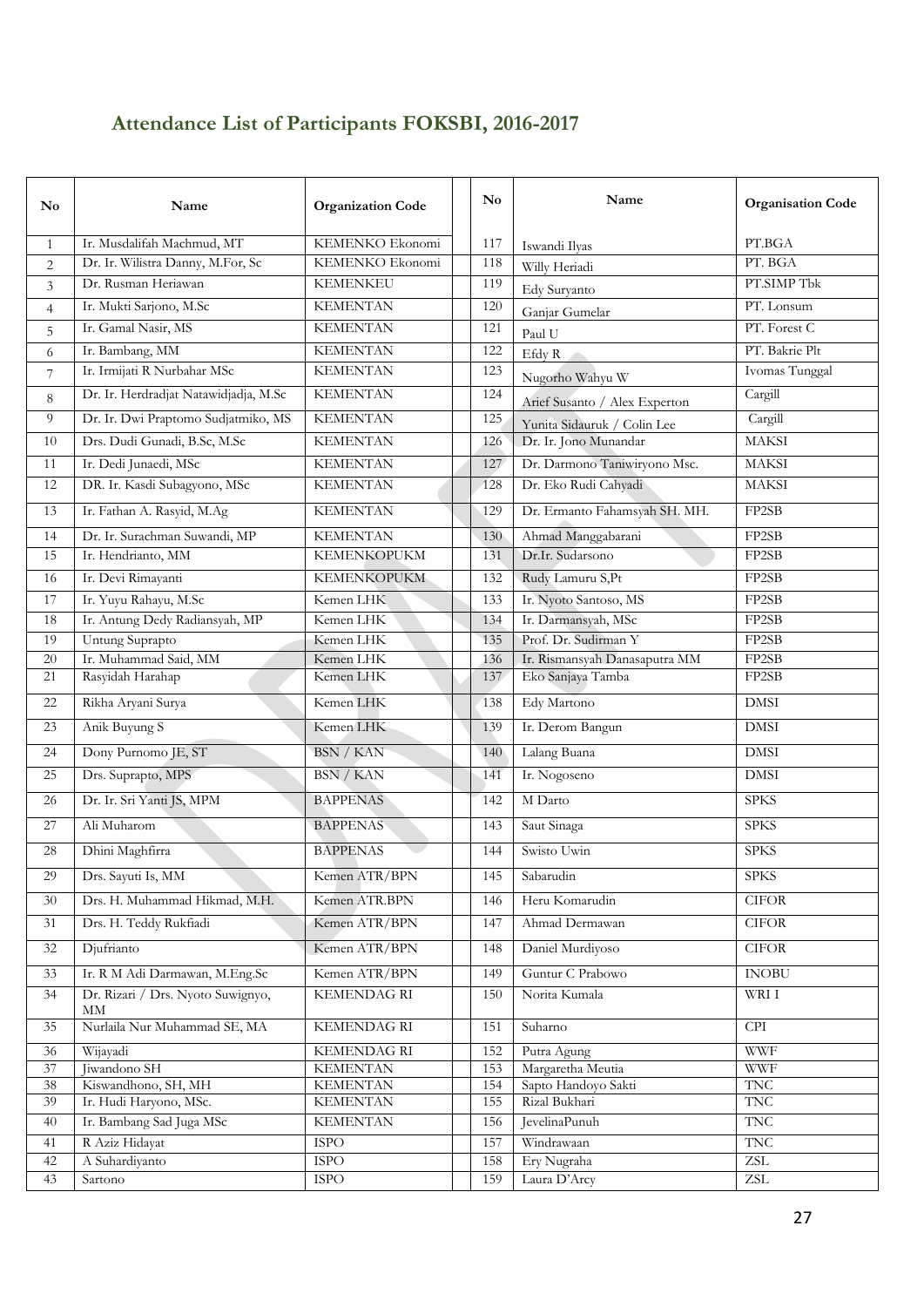| 44              | Ir. Agus Hartono MM             | <b>KEMENTAN</b>               | 160        | Annisa Rahmawati               | Greenpeace                     |
|-----------------|---------------------------------|-------------------------------|------------|--------------------------------|--------------------------------|
| 45              | Gento                           | <b>KEMENTAN</b>               | 161        | Nyoman P                       | Wetlands                       |
| 46              | Dr. Ir. Gardjita Budi, M.Agr.ST | <b>KEMENTAN</b>               | 162        | Abetnego                       | Sawit Watch                    |
| 47              | Ir. Sri Kuntarsih, MM           | <b>KEMENTAN</b>               | 163        | A. Susanto                     | Sawit Watch                    |
| 48              | Dr. Dedi Nursyamsi, MSC         | <b>KEMENTAN</b>               | 164        | Andriani Dahniar               | <b>HUMA</b>                    |
| 49              | Ir. Midiati, MM                 | <b>KEMENTAN</b>               | 165        | Rommy Kartiwa                  | <b>GIMNI</b>                   |
| 50              | Ir. Galih Surti                 | <b>KEMENTAN</b>               | 166        | Yhon K Sembiring               | <b>GIMNI</b>                   |
| 51              | Ir. Elis                        | <b>KEMENTAN</b>               | 167        | Hans Harmen Smit               | <b>SNV</b>                     |
| 52              | Prasetyo Djati, SP, MSc.        | <b>KEMENTAN</b>               | 168        | Dani Hidayat                   | <b>SNV</b>                     |
| $\overline{53}$ | DR.Ir. Prihasto Setyanto, M.Agr | Balingtan                     | 169        | Jan Horas V Purle              | PASPI                          |
| 54              | <b>RAMLI</b>                    | <b>KEMENTAN</b>               | 170        | Hendi Hidayat                  | Formisbi                       |
| 55              | Ir. Sri Ambar Kusumawati MSi    | <b>DISBUN Prov Riau</b>       | 171        | Wahyu Wigati                   | Formisbi                       |
| 56              | Fakhrurozi                      | <b>DISBUN Prov Sumsel</b>     | 172        | Neny Indriyana                 | Formisbi                       |
| 57              | Ir. Hj. Roslina Saleh           | <b>DISBUN Prov Sumsel</b>     | 173        | Delima H Azhari                | <b>GPPI</b>                    |
| 58              | Yulianti SP                     | <b>DISBUN Prov Kalbar</b>     | 174        | Ir. Anizar Simanjuntak         | <b>APKASINDO</b>               |
| 59              | Ir. Muhibul Basyar Msi          | <b>DISBUN Prov Riau</b>       | 175        | Rino Afrino                    | <b>APKASINDO</b>               |
| 60              | Ir. H. Anung riyanta, MSc       | <b>DISBUN Prov Sumsel</b>     | 176        | Dr. Hasril Hasan Siregar       | <b>PPKS</b>                    |
| 61              | Ir. Nurbaiti, Msi               | <b>DISBUN Prov Kalbar</b>     | 177        | Dr. Ir. Gunawan Ciptadi, MS    | LPP Yogyakarta                 |
| 62              | Ir. H. Supriyanto, MSi          | <b>DISBUN Prov Sumsel</b>     | 178        | <b>ONI APRIYANTO</b>           | LPP Jogya                      |
| 63              | Imran Iskandar Msi              | <b>DISBUN Prov. Kalbar</b>    | 179        | Tony Arifiarachman             | PT Mutu Agung                  |
| 64              | Harri Candra, SE, SP, MSi       | <b>DISBUN Prov Sumsel</b>     | 180        | Marsudi Eko                    | PT Mutu Agung                  |
| 65              | Enni Edina, SP                  | <b>DISBUN Prov Riau</b>       | 181        | Tuti Sirait                    | PT. Sucofindo                  |
| 66              | Ir. Kaisal                      | <b>DISBUN Prov Riau</b>       | 182        | Dian S S                       | TUV Rheinland                  |
| 67              | Mayasari SP, MM                 | <b>DISBUN Prov Kalbar</b>     | 183        | Ahmad B                        | SGS                            |
| 68              | Prof. Dr. Ir. Bambang Hero S    | <b>IPB</b>                    | 184        | Mila M                         | SGS                            |
| 69              | Dr. Ir. Baba Barus, MSc         | <b>IPB</b>                    | 185        | Elys Simamora                  | TUV Rheinland                  |
| 70              | Yudiwanti Wahyu                 | <b>IPB</b>                    | 186        | Ria Gloria                     | SAI Global                     |
| 71              | Aisyah Sileuw                   | Daemeter                      | 187        | Rismansyah D                   | <b>MISB</b>                    |
| 72              | Felicia Lasmana                 | Daemeter                      | 188        | Azril Bahri                    | <b>MISB</b>                    |
| 73              | Bambang Dwi Laksono             | <b>GAPKI</b>                  | 189        | Subagio                        | PT. AML                        |
| 74              | Tungkot Sipayung                | <b>GAPKI</b>                  | 190        | Cicilia Fara                   | <b>BVI</b>                     |
| 75              | Fadhil Hasan                    | <b>GAPKI</b>                  | 191        | Watik TK                       | <b>DSN</b>                     |
| 76              | Bandung Sahari                  | <b>GAPKI</b>                  | 192        | Prayudha Mulyo                 | <b>BPDP</b> Sawit              |
| 77              | Dasrizal Rahman                 | <b>GAPKI</b>                  | 193        | Wawan HM                       | <b>BPDP</b> Sawit              |
| 78              | Philip Jacobson                 | Mongabay                      | 194        | Bungaran Saragih               | Expert                         |
| 79              | Joko Arif                       | IDH                           | 195        | Diah Suradiredja               | Kehati                         |
| 80              | Desi Kusumadewi                 | IDH                           | 196        | Tiur Rumondang                 | <b>RSPO</b>                    |
| $81\,$          | Moch Taviv                      | <b>IDH</b>                    | 197        | Dhinny                         | <b>RSPO</b>                    |
| 82              | Gita Syahrini                   | <b>IPOP</b>                   | 198        | Djaka Riksanto                 | <b>RSPO</b>                    |
| 83              | Nurdiana Darus                  | <b>IPOP</b><br><b>IPOP</b>    | 199        | Sakariza Ozi                   | BNI<br><b>BNI</b>              |
| 84<br>85        | Marry Osmond<br>Ferry S         | Cideng                        | 200<br>201 | Lulut<br>Dien Lukita           | Bank Syariah Mandiri           |
| 86              | Piers Gillespie                 | Konsultan                     | 202        | Risqi Widayat                  | Bank Syariah Mandiri           |
| $87\,$          | Ir. H. Sjafrudin A              | Konsultan                     | 203        | Teguh Budi                     | Bank Syariah Mandiri           |
| $88\,$          | Chris W                         | Ox Fam                        | 204        | Hendi Permana Sakti            | <b>BSM</b>                     |
| 89              | Heny Sulistiawan                | Ox Fam                        | 205        | Helen L Gaol                   | <b>IFC</b>                     |
| 90              | Abrar Ramlan                    | Goodhope                      | 206        | Agus Sari                      | Belantara Foundation           |
| 91              | Edi Suhardi                     | Goodhope                      | 207        | Noor Hidayat                   | <b>JICA</b>                    |
| 92              | Daud Dharsono                   | <b>SMART TBK</b>              | 208        | Hendry Yang                    | Solidaridad                    |
| 93              | Reza Andriansyah                | <b>SMART TBK</b>              | 209        | Dewi S Tio                     | <b>SECO</b>                    |
| 94              | Insan Syafaat                   | SMART TBK                     | 210        | Nickolas Guigas                | <b>SECO</b>                    |
| 95<br>96        | Ismu Zulfikar                   | SMART TBK<br><b>SMART TBK</b> | 211<br>212 | Martin Stottele                | <b>SECO</b><br>Jerman Embassy  |
| 97              | Aprilianto                      |                               |            | Amanda Kistilensa              |                                |
| 98              | Freddy Wijaya<br>Asrini Subrata | Asian Agri<br>Asian Agri      | 213<br>214 | Thomas Schnur                  | Jerman Embassy<br><b>USAID</b> |
| 99              | Welly Joel                      | Asian Agri                    | 215        | Erik Streed                    | <b>USAID</b>                   |
| 100             | Febrina Sumardy                 | Asian Agri                    | 216        | Brian Disza<br>Abi Ismarrahman | <b>UKKCU</b>                   |
| 101             | Laksmi Prasvita                 | Pisagro                       | 217        | Lisetta Trebbi                 | Norway Embassy                 |
|                 |                                 |                               |            |                                |                                |